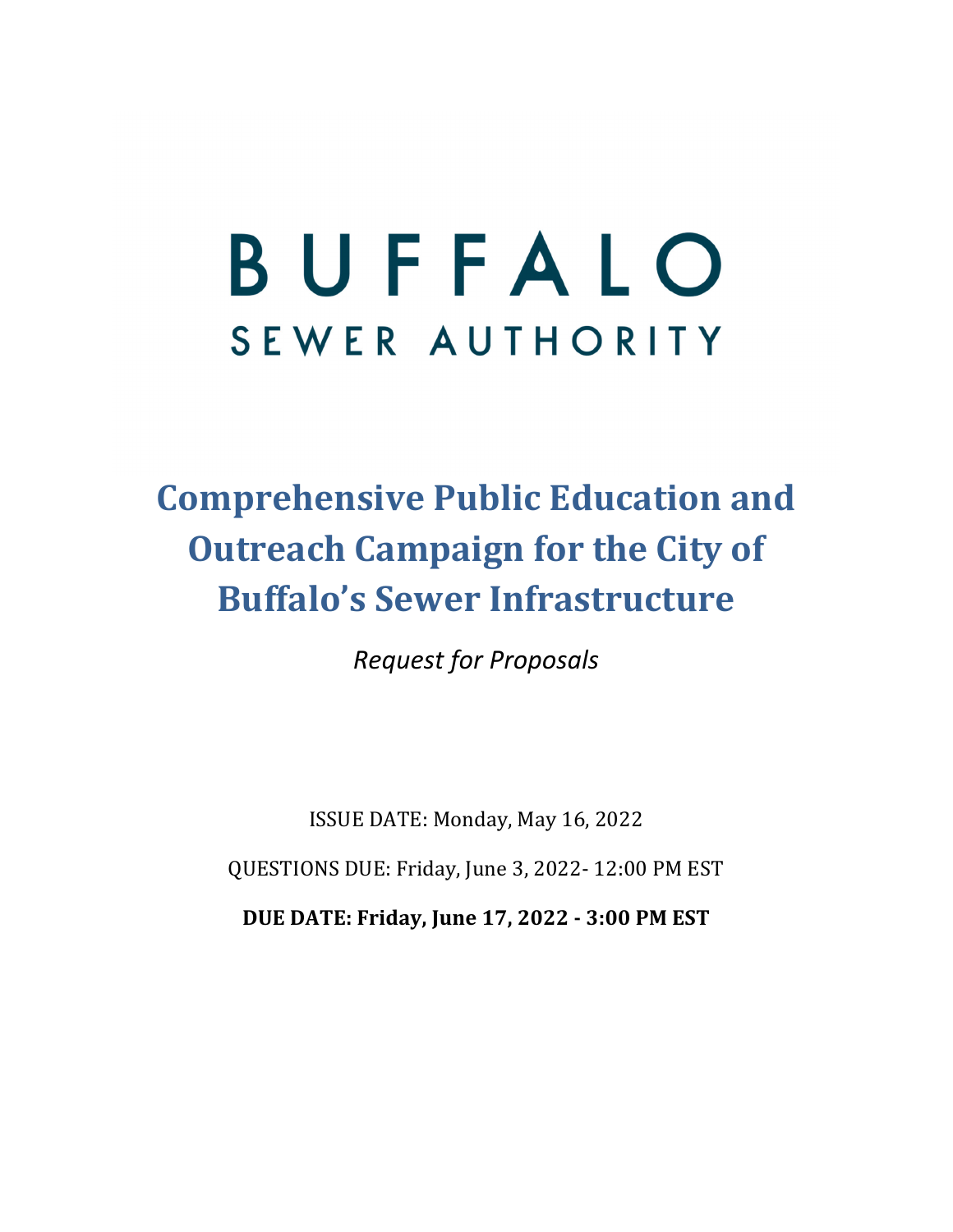# **Table of Contents**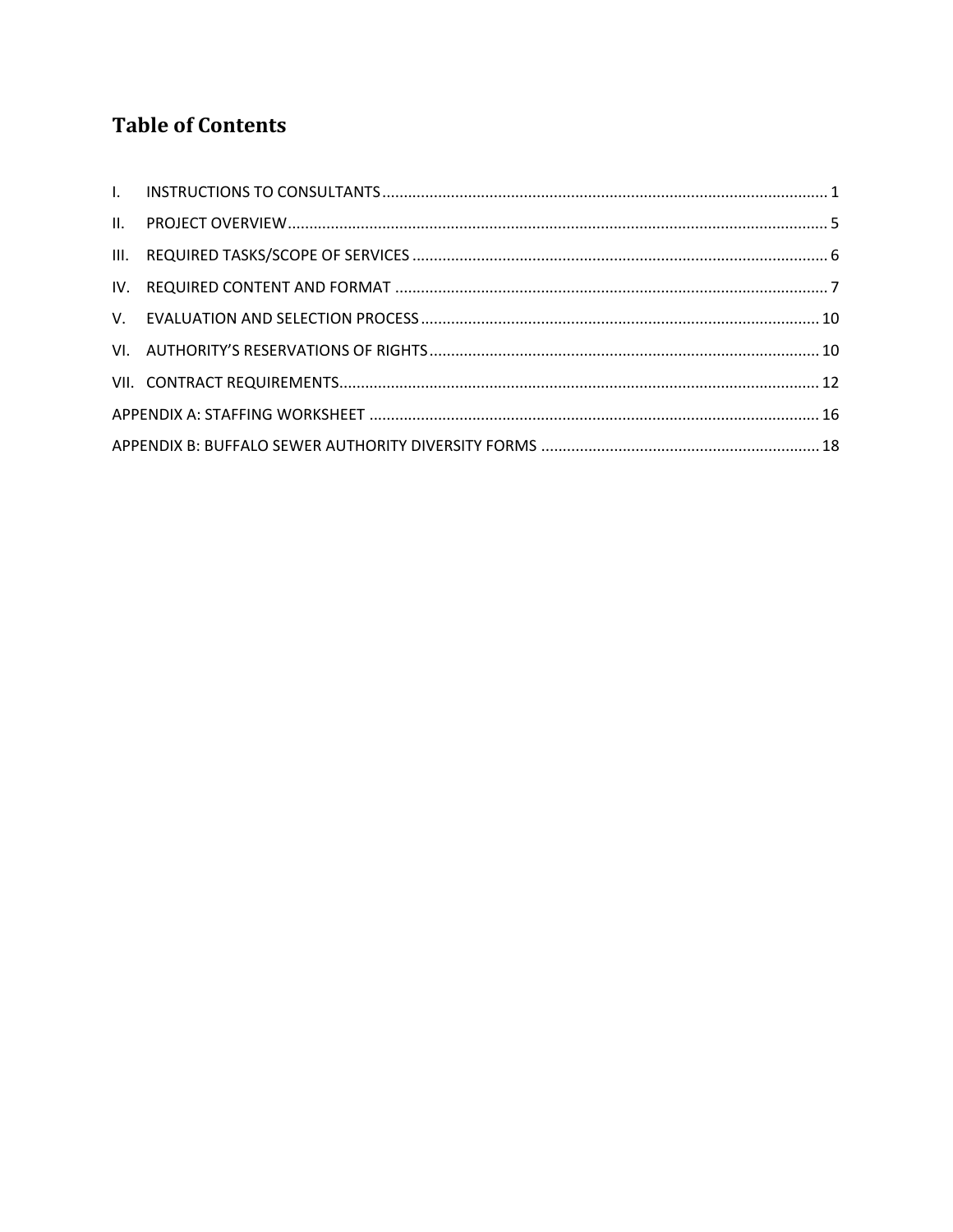# **I. INSTRUCTIONS TO CONSULTANTS**

#### **A. General Invitation**

The BUFFALO SEWER AUTHORITY (hereinafter referred to as "the AUTHORITY") is a public benefit corporation created, in part, to relieve the Niagara River, Buffalo River and Lake Erie from pollution by the sewage and waste of the City. The AUTHORITY is responsible for the sanitary wastewater and stormwater collection and treatment system within the City of Buffalo.

On March 18, 2014, the Buffalo Sewer Authority (Buffalo Sewer; the AUTHORITY)'s combined Sewer Overflow Long Term Control Plan (LTCP) was approved by the New York State Department of Environmental Conservation (NYSDEC) and the United States Environmental Protection Agency (USEPA).

The Authority is now seeking a Public Relations/Advertising/Outreach Team to prepare a Comprehensive Public Education and Outreach Campaign to highlight the AUTHORITY's on‐going infrastructure projects, and to canvass, educate, and engage the public. The Public Relations/Advertising/Outreach Team should include but are not limited to capabilities in the following areas: community involvement, branding, graphic design, advertising, signage creation, website, and other social media development, and utilizing research data. Experience in using these capabilities in reference to water and wastewater service connections, clean and drinking water infrastructure, and green infrastructure is of particular interest. The AUTHORITY invites Public Relations/Advertising/Outreach Team to submit proposals that prove their ability to work within the rich and deliver community that makes up the City of Buffalo.

Over the next four years, the AUTHORITY seeks to implement infrastructure improvement projects as a result of the American Rescue Plan Act and Environmental Impact Bonds. The AUTHORITY is seeking to add to its existing portfolio and continue its implementation of improved infrastructure on both public and private land in accordance with the LTCP schedule and in ways that are innovative, cost-effective, and that maximize co-benefits. The AUTHORITY is particularly interested in developing education and outreach that demonstrates how infrastructure improvements can involve:

- $\bullet$  equity, diversity, inclusion, and social justice
- climate change mitigation, adaptation, and resilience
- local workforce development, training, and job opportunities
- neighborhood revitalization, art, culture, and placemaking

The purpose of this request for proposals is to seek qualified CONSULTANTS to provide education and outreach material for community engagement and any other matter as directed by the AUTHORITY for work related to infrastructure improvements. At this time, the AUTHORITY anticipates the development of material for both a general overview and specific projects.

#### Sealed submissions must be received by the AUTHORITY no later than Friday, June 17, 2022, at 3:00 pm **EST**.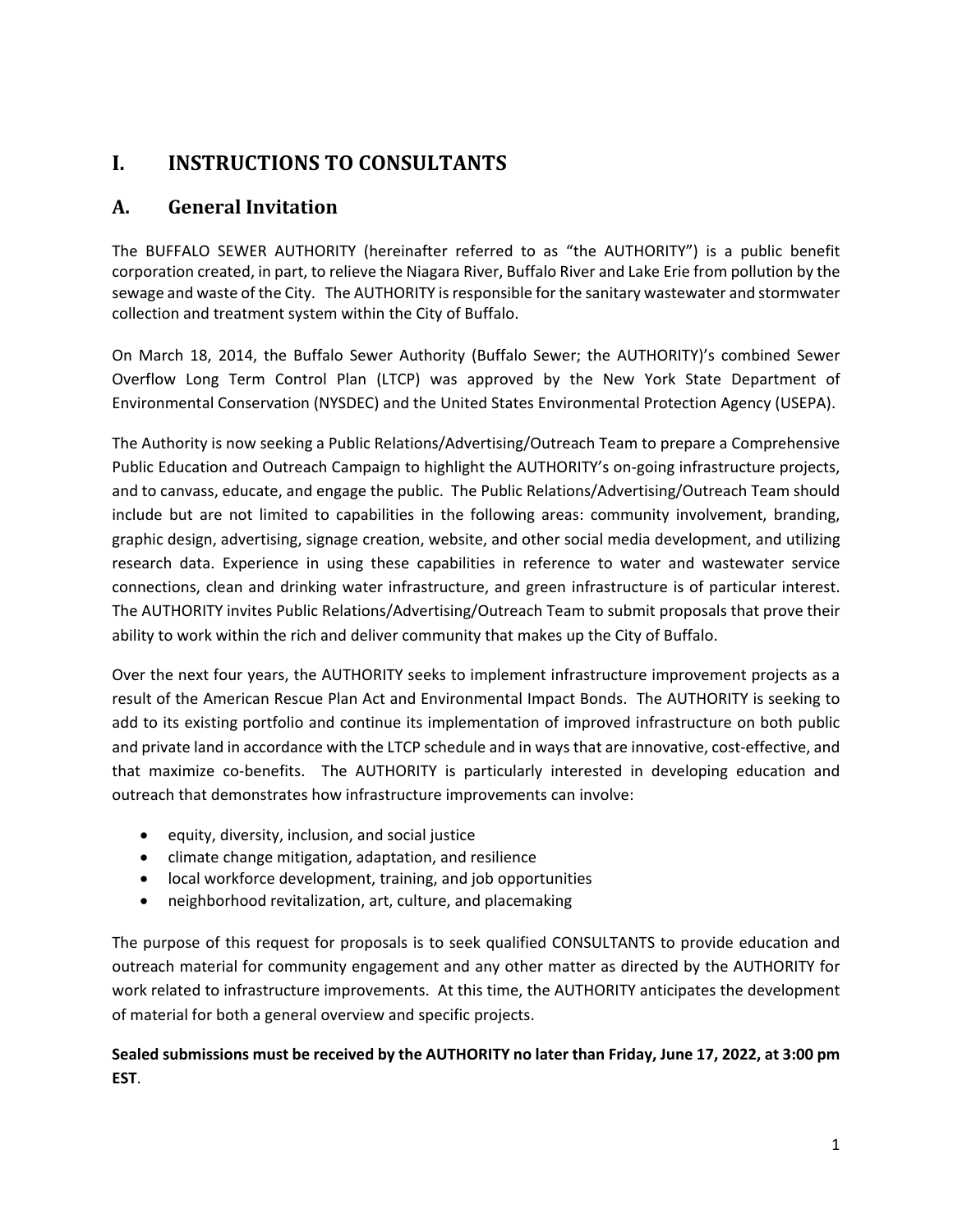CONSULTANTS shall not submit more than one proposal package. Submissions shall be sealed and clearly labeled on front of package "Public Education and Outreach for Buffalo's Sewer Infrastructure" and delivered to:

> **Colleen M. Makar GIS Specialist II Buffalo Sewer Authority Room 1038 City Hall 65 Niagara Square Buffalo, New York 14202**

#### CONSULTANT ASSUMES ALL RISKS FOR THE TIMELY AND PROPER DELIVERY OF SUBMISSION.

The received time of submissions will be determined by the clock at the above noted location. **NO CONSIDERATION WILL BE GIVEN TO SUBMISSIONS RECEIVED AFTER THE STATED DATE AND TIME.**

CONSULTANTS mailing their submissions must allow sufficient delivery time to ensure receipt of their submissions at the AUTHORITY's office no later than the specified date and time. Delays in United States mail deliveries or any other means of transmittal, including couriers or agents of the CONSULTANTS, shall not excuse late submissions. Similar types of delays, including but not limited to, bad weather or security procedures for parking and building admittance shall not excuse late submissions. CONSULTANTS are cautioned that the AUTHORITY is not responsible for the actions of your chosen carrier or method of delivery.

Proposals are solicited in accordance with the terms, conditions and instructions as set forth in this Request for Proposals. Submission via telephone, facsimile, e-mail, or any other method not specifically provided herein is prohibited. Submissions must be completed in accordance with the requirements of the Request for Proposals. No amendments or changes to submissions will be accepted after the closing date and time. No submissions shall be accepted after the stated deadline. The AUTHORITY reserves the right to reject any or all submissions.

Any material misrepresentation made by a CONSULTANT may void their submissions and eliminate the CONSULTANT'S submission from further consideration. Any submission that is based upon violation of federal, state, or local law, or deemed by the AUTHORITY, in its sole discretion, to be non-responsive will be eliminated from consideration.

The AUTHORITY shall not be responsible for any expenses or charges incurred by any CONSULTANTS in preparing a submittal, or in their providing any additional information considered necessary by the AUTHORITY in the evaluation of their submission.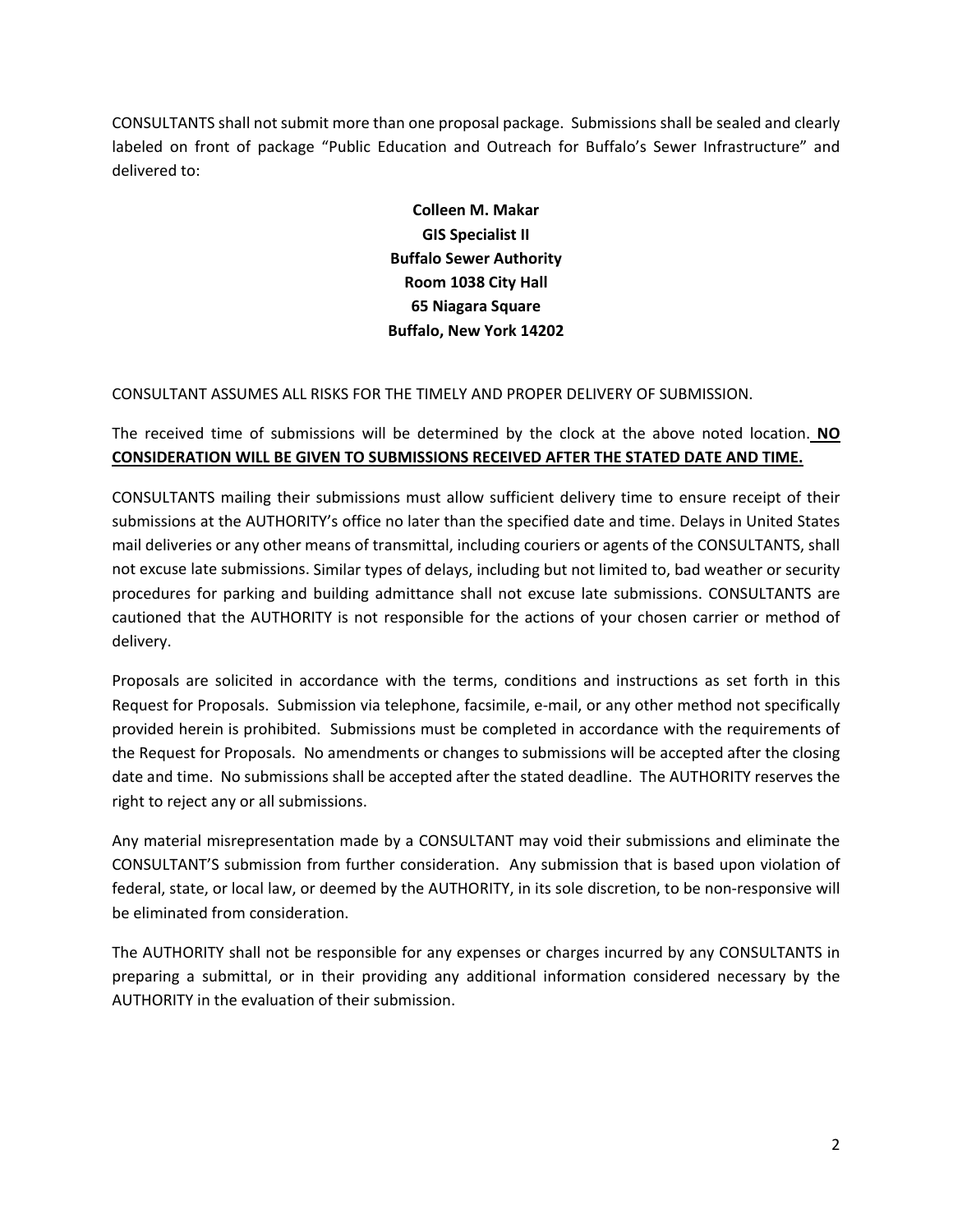#### **B. CONSULTANTS Restricted**

No submission shall be accepted from, or contract awarded to any AUTHORITY employee or official, or any firm in which an AUTHORITY employee or official has a direct or indirect financial interest.

The AUTHORITY recognizes that many not-for-profit organizations have experts in these fields on staff that occasionally perform fee for service work. The AUTHORITY is pleased to see this expertise brought to projects; however, if an organization is part of the successful consulting team, the organization will be asked to recuse themselves from serving as stakeholders/advocates in the process to avoid any potential conflicts of interest.

#### **C. Proposed Schedule**

Listed below are anticipated target dates and relevant times by which actions related to this Request for Proposals will be completed.

| <b>EVENT</b>                             | <b>DATE</b>   | TIME      |
|------------------------------------------|---------------|-----------|
|                                          |               |           |
| Issuing of Request for Proposals         | May 16, 2022  |           |
| Final Questions Due Date                 | June 3, 2022  | 12:00 PM  |
| <b>Submission Due Date</b>               | June 17, 2022 | $3:00$ PM |
| The AUTHORITY Board Meeting for Approval | July 20, 2022 |           |

#### **D. Request for Proposals Review, Additional Information, and Questions**

Each CONSULTANT is responsible for carefully examining this Request for Proposal and thoroughly familiarizing themselves with each of the AUTHORITY's requirements prior to their submission to ensure that their responses are in compliance with this solicitation.

Each CONSULTANT is responsible for conducting its own investigations and any examinations necessary to ascertain conditions and requirements affecting the requirements of this Request for Proposals. Failure to perform such investigations and examinations shall not relieve the CONSULTANT from its obligation to comply, in every detail, with all of the provisions and requirements contained in this Request for Proposals.

Pursuant to State Finance Law §§139‐j and 139‐k, this "Request for Proposal" includes and imposes certain restrictions on communications about this governmental procurement between the AUTHORITY and a CONSULTANT during the procurement process. A CONSULTANT isrestricted from making contacts about this procurement from the earliest notice of intent to solicit offers or "Requests for Proposals" through final award and approval of the Procurement Contract by the AUTHORITY to AUTHORITY staff other than the designated contact unless it is a contact that is included among certain statutory exceptions set forth in State Finance Law §139‐j (3) (a).

Questions regarding the Request for Proposals shall be directed to the AUTHORITY's designee only. Any impermissible contact with any other AUTHORITY employee regarding the Request for Proposals during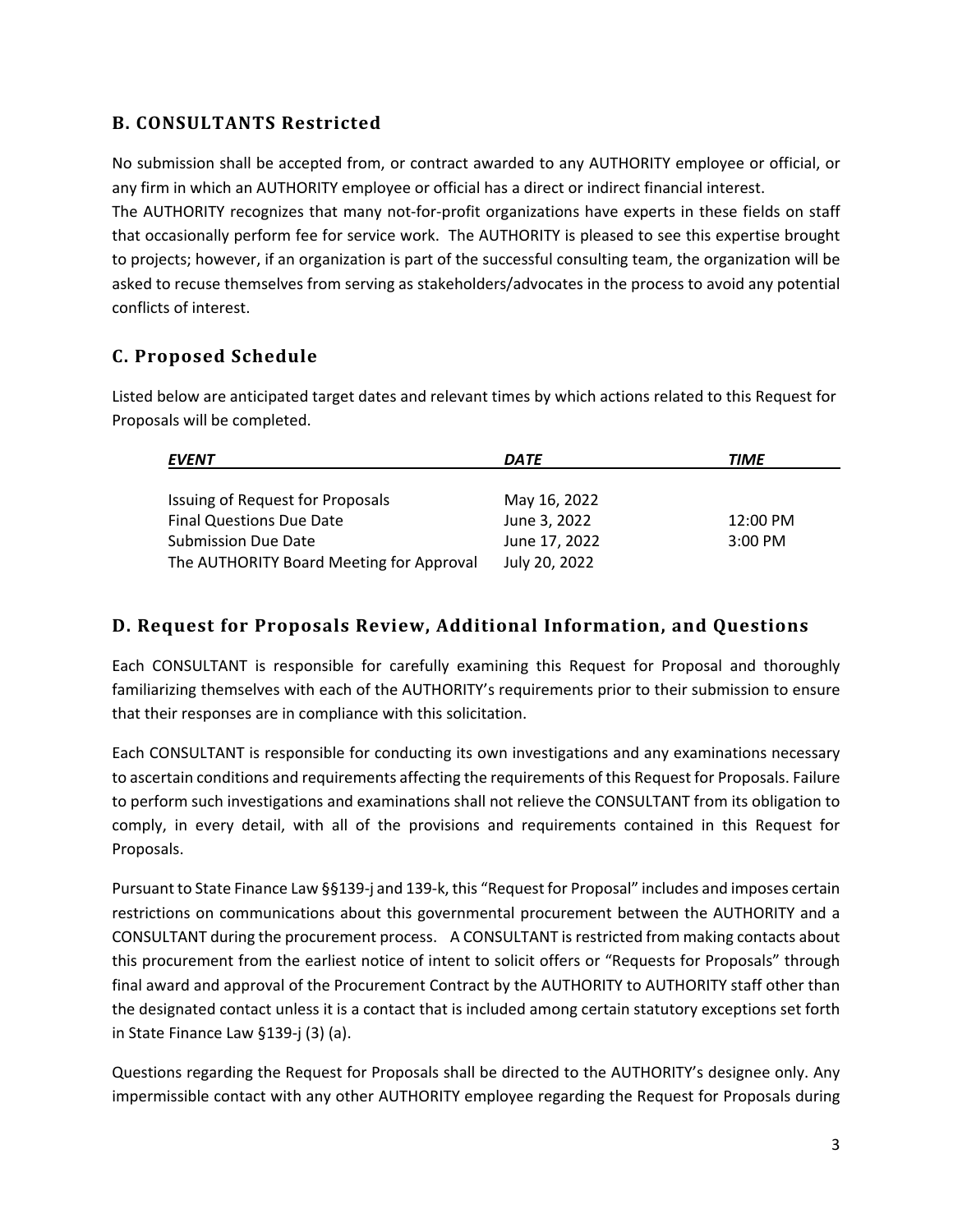this procurement period shall result in the rejection of any such CONSULTANT proposal. CONSULTANTS shall communicate in writing only via email to the email address listed in the Request for Proposals. No other communications with the AUTHORITY's designee regarding the Request for Proposals are permitted during the procurement period.

#### **For purposes of this solicitation, the designated contact shall be:**

#### **Colleen M. Makar, GIS Specialist II**

All entitiesinterested in responding to this RFP should confirm their receipt of this RFP and the designated contact person for their organization by email to cmakar@buffalosewer.org. CONSULTANTS are solely responsible for ensuring that The AUTHORITY has accurate contact information, including e‐mail address(es) for the receipt of such correspondence. The AUTHORITY does not assume any responsibility for undelivered e‐mails or for the receipt of any communication sent to any CONSULTANT.

All questions, requests for clarification or additional information must be sent by email to cmakar@buffalosewer.org and **must be received no later than Friday, June 3, 2022, at 12:00 PM EST**. CONSULTANTS shall not communicate with the AUTHORITY's designee via any other method or outside of the time period set forth herein.

No questions will be accepted by phone or in person. No other officers, employees, or representatives of the AUTHORITY are to be contacted regarding this Request for Proposals. The AUTHORITY accepts no responsibility for, and the CONSULTANT agrees not to rely upon, any verbal or written statements or representations from any other person, whether or not employed by the AUTHORITY.

The AUTHORITY may, in its sole discretion, also elect to provide both the question(s) and the written answer(s) to all known CONSULTANTS via e‐mail.

#### **E. Addenda and Modifications**

The Authority reserves the right, in its sole discretion, to amend this Request for Proposals at any time prior to the deadline for submission. In the event that it becomes necessary to revise or expand upon any part of this Request for Proposals, all addendums, amendments, and interpretations will be made in writing and emailed to all who are known by the AUTHORITY to have received the Request for Proposals. It is the sole responsibility of the CONSULTANT to ensure that the AUTHORITY has accurate contact information.

All addenda, amendments, interpretations and/or modifications shall be deemed to have been incorporated as part of this Request for Proposals as though they were originally set forth in this Request for Proposals. No addenda will be issued later than forty‐eight (48) hours prior to the date and time for the receipt of submissions, except an addendum withdrawing the Request for Proposals, or addenda for postponement of the due date and/or time. The AUTHORITY does not assume any responsibility for the receipt of information sent to any CONSULTANTS.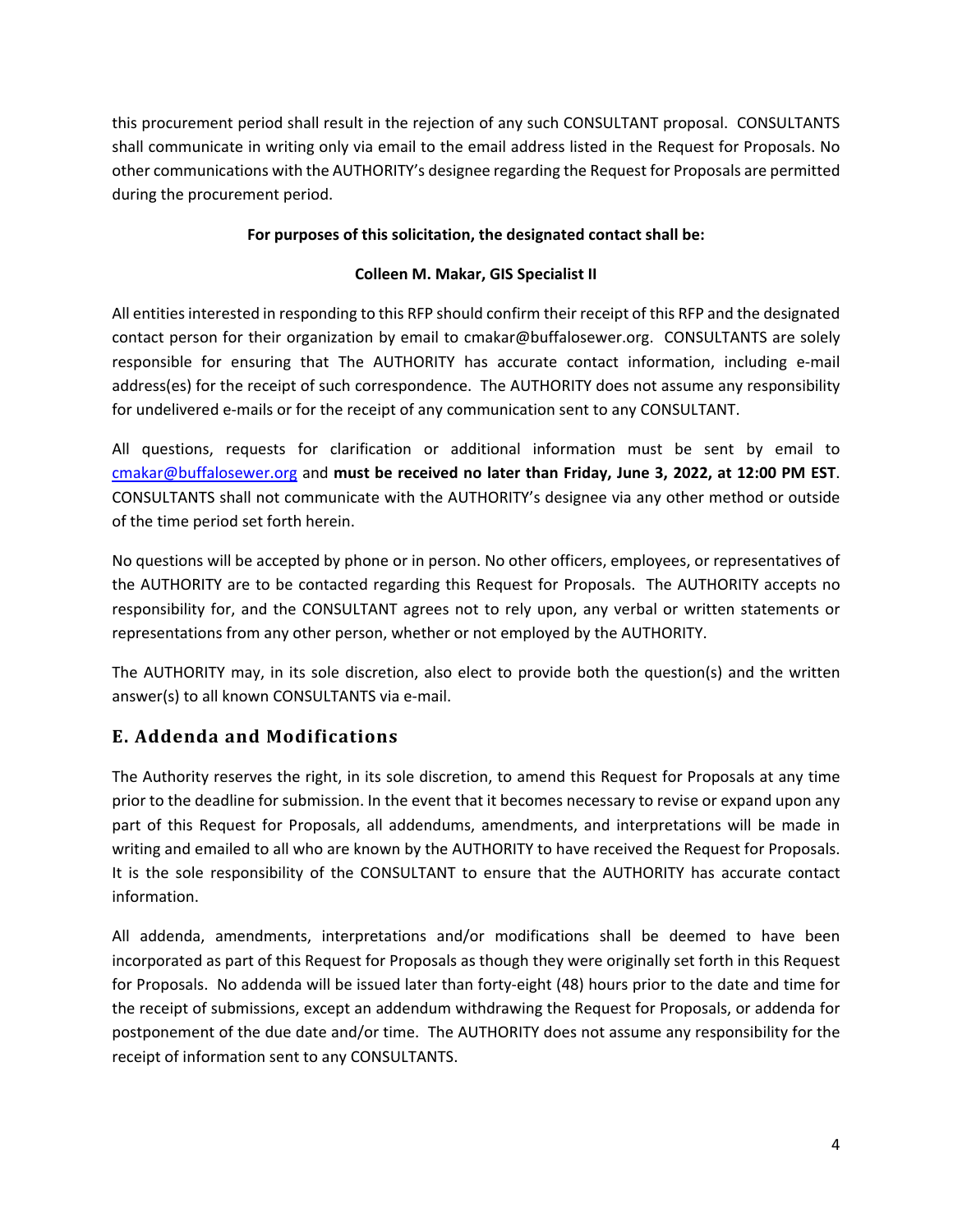Any information supplied by the AUTHORITY relative to this Request for Proposals must be considered in preparing submissions. All other contacts that a CONSULTANT may have had before or after receipt of this Request for Proposals with any individuals, employees, subcontractors, consultants or representatives of the AUTHORITY and any information that may have been read in any news media or seen or heard in any other medium other than that specified above for official communications regarding this Request for Proposals should be disregarded in preparing responses.

#### **F. Submission Format**

CONSULTANTS are advised to adhere to the submittal requirements of this Request for Proposals. Failure to comply with the instructions of this Request for Proposals may cause their submission to be rejected. CONSULTANTS must provide information in the appropriate areas throughout this Request for Proposals. Submission in response to this Request for Proposals constitutes acceptance of all requirements outlined in this Request for Proposals.

Three (3) submissions, including one (1) original and two (2) copies, must be prepared on 8" X 11" letter size paper, printed double-sided, and bound on the long side. One (1) USB Flash Drive containing an Adobe Portable Document Format (PDF) version of all materials must also be provided. Each page of the submission must be numbered in a manner so that it can be uniquely identified. Legibility, clarity, and completeness are required.

| <b>ITEM</b>  | <i><b>QUANTITY</b></i> | <b>FORMAT</b>                                                              |
|--------------|------------------------|----------------------------------------------------------------------------|
| Hard Copies  | Three (3)              | Printed on 8" x 11" letter size paper, double sided and bound on long side |
| Digital Copy | One (1)                | Adobe Portable Document Format (PDF) on USB flash drive                    |

The submission must be signed by each individual CONSULTANT or their authorized representative who shall have the authority to legally bind the CONSULTANT(s).

# **II. PROJECT OVERVIEW**

The purpose of this program is to identify qualified consultants for the development of a comprehensive public education and outreach campaign specifically to drive awareness of Buffalo Sewer's infrastructure and related projects. The AUTHORITY seeks to implement infrastructure projects over the next 4 years in public spaces, in street rights‐of way, and also specific private areas throughout the City of Buffalo. Public projects will be dispersed throughout the entirety of the City of Buffalo.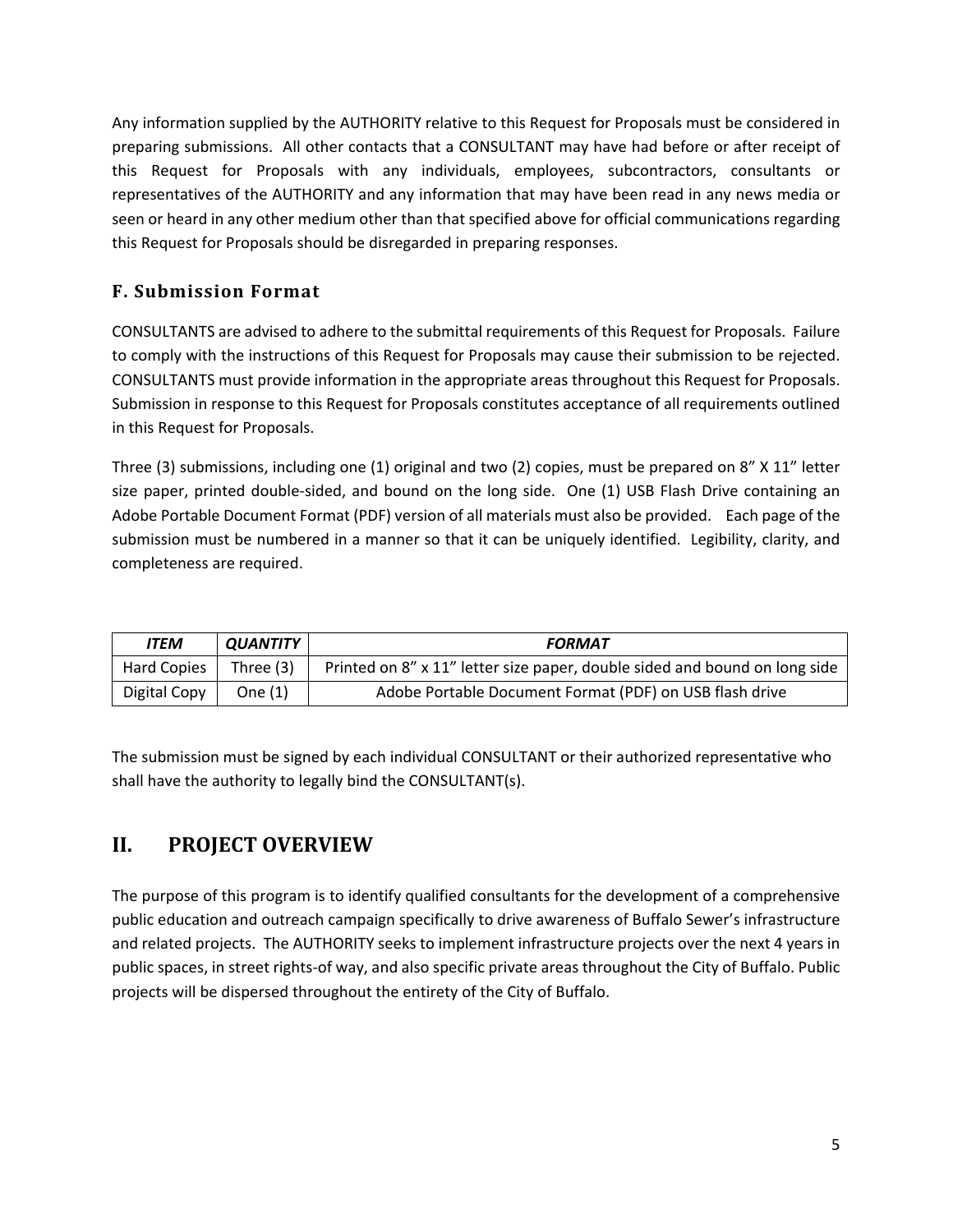# **III. REQUIRED TASKS/SCOPE OF SERVICES**

The AUTHORITY is soliciting proposals through a Request for Proposals for a Public Relations/ Advertising/ Outreach Team to develop a Comprehensive Public Education and Outreach Campaign to provide a general understanding of Buffalo Sewer's infrastructure as well as awareness for specific projects. The selected Public Relations/Advertising/Outreach Team will be required to provide a Comprehensive Public Education and Outreach Campaign to highlight what stormwater and combined sewage management and related infrastructure is, describe different types and benefits of this infrastructure, inform residents of past, current, and future infrastructure improvement projects, and solicit project‐specific feedback. The selected Public Relations/Advertising/Outreach Team will have access to the AUTHORITY's relevant infrastructure team members.

The following tasks shall be completed sequentially, and each task shall commence upon written approval from the AUTHORITY. The AUTHORITY may authorize changes depending on the specific nature of an assigned project.

The Public Relations/Advertising/Outreach Team will develop a Comprehensive Public Education and Outreach Campaign to drive awareness and develop create ways to inform City residents of Buffalo's existing stormwater and combined sewage management and related infrastructure along with current and future improvement projects. This campaign will include but is not limited to the development of spoken or print materials, a strategy for informing and engaging individuals, developing an evaluation for the effectiveness of engagement and outreach with residents, and provide on‐demand services related to the campaign as requested by the General Manager or designee.

#### **Task 1: Develop Materials**

The selected Public Relations/Advertising/Outreach Team will submit a branding strategy, media purchasing strategy, and the core marketing materials necessary for the following:

- o Informative signage for existing and future projects
- o Design of core marketing materials (posters, brochures, print ads, radio‐tv spots, social media posts, signage at events and a host of other media such as bus shelters, buses, kiosks, etc.) for all stormwater and combined sewage management and related infrastructure related projects
- o Social marketing techniques including website, mobile apps, Facebook, Instagram, Twitter, etc.
- o Develop visually centric material in a variety of languages (based on predominantly spoke languages in each neighborhood) that includes clear pictograms and project details
- $\circ$  Prepare a public outreach plan for review by the AUTHORITY and conduct public outreach meetings and/or prepare communications as directed by the AUTHORITY

Material produced must meet the requirements of and be approved by the AUTHORITY and the Buffalo Arts Commission.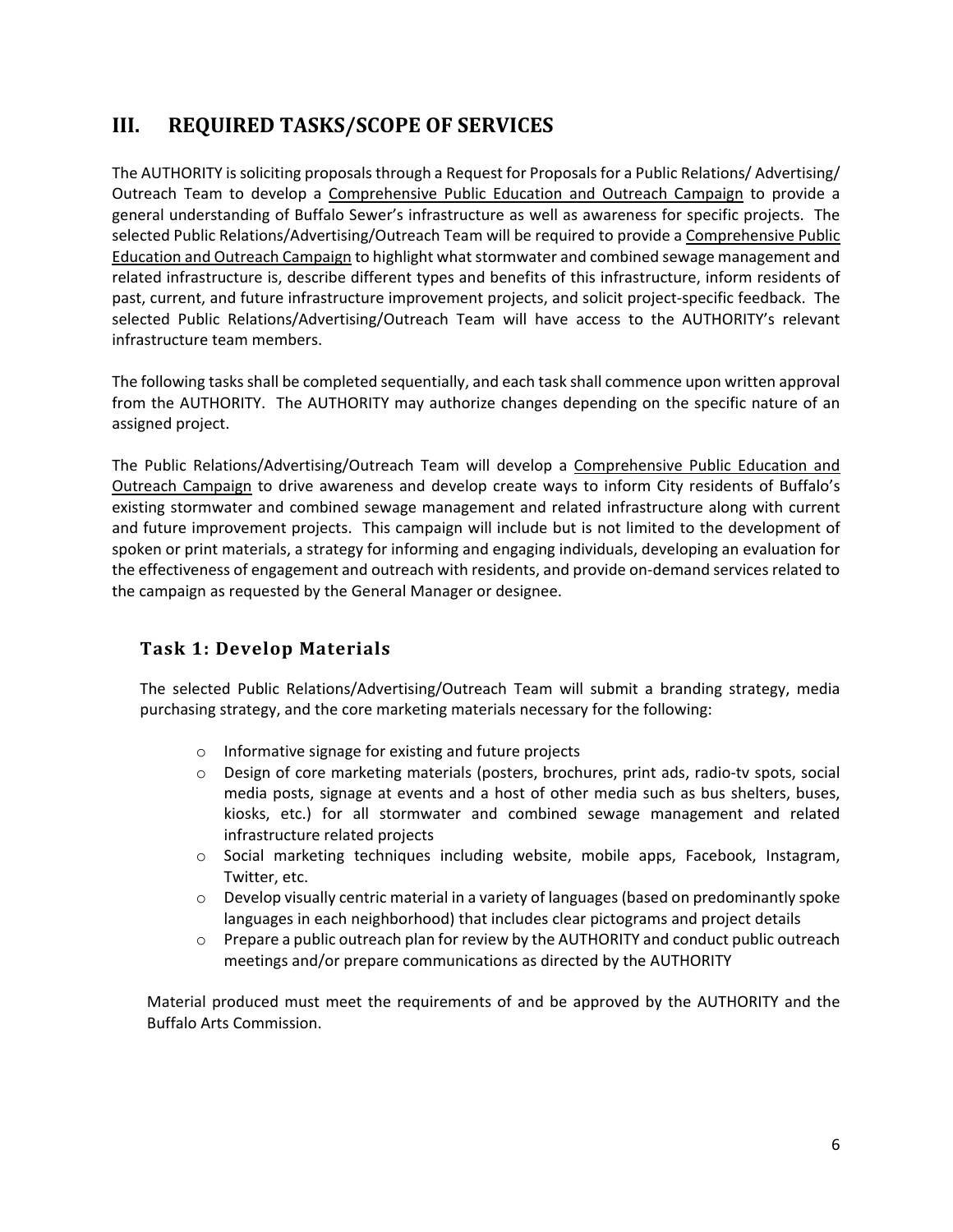#### **Task 2: Strategy for Engagement**

Develop an implementation schedule for the Comprehensive Public Education and Outreach Campaign that includes the following:

- $\circ$  Strategy to engage media on a continuous basis and assist with developing responses to media requests
- o Strategy to involve community‐based organizations
- $\circ$  Strategy for community engagement with consideration for target audiences, including schools, specific neighborhoods, and community groups
	- Include in this strategy a plan to reach communities where individuals may have little to no ability to communicate in written or spoken English

#### **Task 3: Evaluation**

Include in your plan a strategy to evaluate the effectiveness of the Comprehensive Public Education and Outreach Campaign that will include but is not limited to recorded surveys, resident and business owner feedback, and neighborhood knowledge and acceptance of sewer improvement projects. The CONSULTANT will assess and adjust programming based on evaluation data, available funding, conversations with partners, and feedback from the AUTHORITY.

Evaluation should consider how the project is in alignment with the AUTHORITY's mission, vision, and values. Adjustments should be made to the Comprehensive Public Education and Outreach Campaign as needed, or by the AUTHORITY's request, to ensure that the project is in alignment with the AUTHORITY's mission, vision, and values.

Proposals must contain a cost breakdown for each of the above categories in Tasks 1, 2, and 3.

# **IV. REQUIRED CONTENT AND FORMAT**

In order to create a platform for fair and uniform consideration of responses, please provide the following materials in the order listed below. Submissions should be prepared simply and provide a straightforward, concise delineation of the CONSULTANT'S capabilities and description of the offer to meet the requirements of this RFP. The AUTHORITY will not be responsible for any costs incurred by any CONSULTANT in preparing and submitting a response to this solicitation.

Firms and/or teams are required to submit one (1) signed original, two (2) copies, and an electronic copy on a USB flash drive. The RFP submission shall the limited to no more than 30 double‐sided pages (min. 12 pt. font) that shall be spiral bound. Three-ring binders will not be accepted.

Your submittal should include following information in the format outlined below: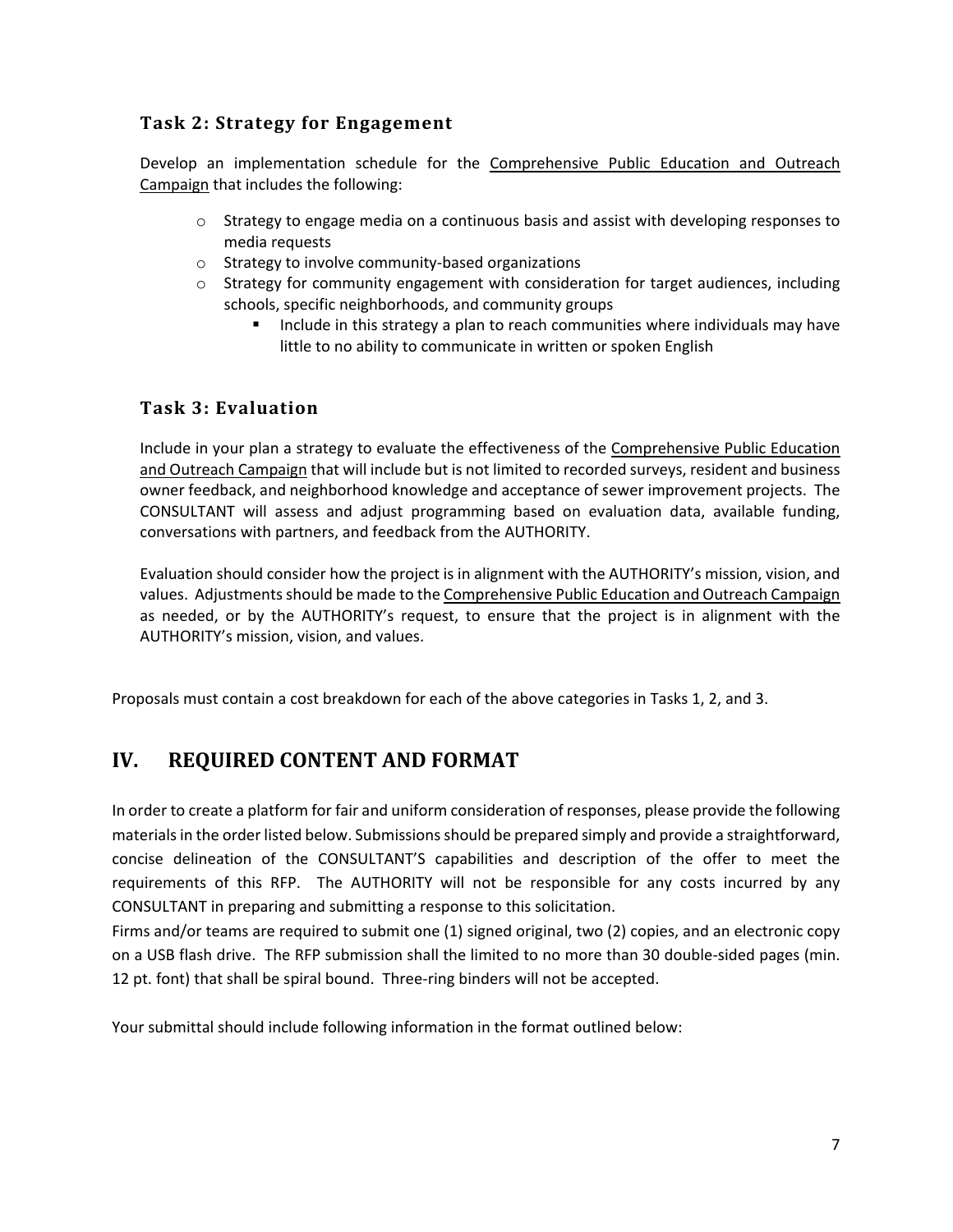#### **A. Cover Letter**

CONSULTANT shall prepare and sign a cover letter confirming their understanding of the RFP including the following provisions for the contract:

- 1. Project scope of work;
- 2. AUTHORITY contract requirements;

Submission of the letter shall constitute a representation by the CONSULTANT that is willing and able to perform the services described in this Request for Proposal and their responsive submission.

#### **B. Approach**

CONSULTANT shall provide a narrative description of its approach detailing an understanding of the AUTHORITY'S intent and objectives as well as how the CONSULTANT proposes to achieve those objectives. It must discuss the CONSULTANT'S plan for implementing, and effectuating the described services, including any proposed approach to projects management, strategies, tools, and safeguards for ensuring performance of all required facilities as well as any additional relevant factors for the AUTHORITY'S consideration. The CONSULTANT's approach shall also include specifics regarding how Minority and Women Owned Business Enterprises (MWBEs) will be incorporated into the project in a meaningful way.

#### **C. Experience**

CONSULTANT shall describe experience in working with local governments or other public entities in designing and implementing a public outreach or education campaign over a multi‐year period. Special emphasis should be placed on engaging historically excluded communities, residents of low‐income neighborhoods, and residents for whom English is not a first language.

Describe experience in developing and executing a public awareness and engagement campaign utilizing a wide variety of communication venues (including virtual and in‐person) and a diverse set of media platforms (including social media, web‐based platforms, print, radio, and television).

Detail your experience and capacity to analyze public feedback or comments and incorporate that input into an effective ongoing engagement strategy and campaign materials.

Provide a brief description of at least three (3) similar projects of this type and scope. Kindly include project references and the total costs of reference projects. Descriptions should be limited to one page for each project. At a minimum, the following information must be included for each reference project:

- 1. Client name, address, contact person name, telephone number, and email address;
- 2. Description of services provided similar to the project outlined in this Request for Proposals;
- 3. Identify services, if any, that were subcontracted, and to what other company(ies);
- 4. Total dollar value of the contract;
- 5. Contract term (start and expiration);
- 6. CONSULTANT personnel that worked on that project.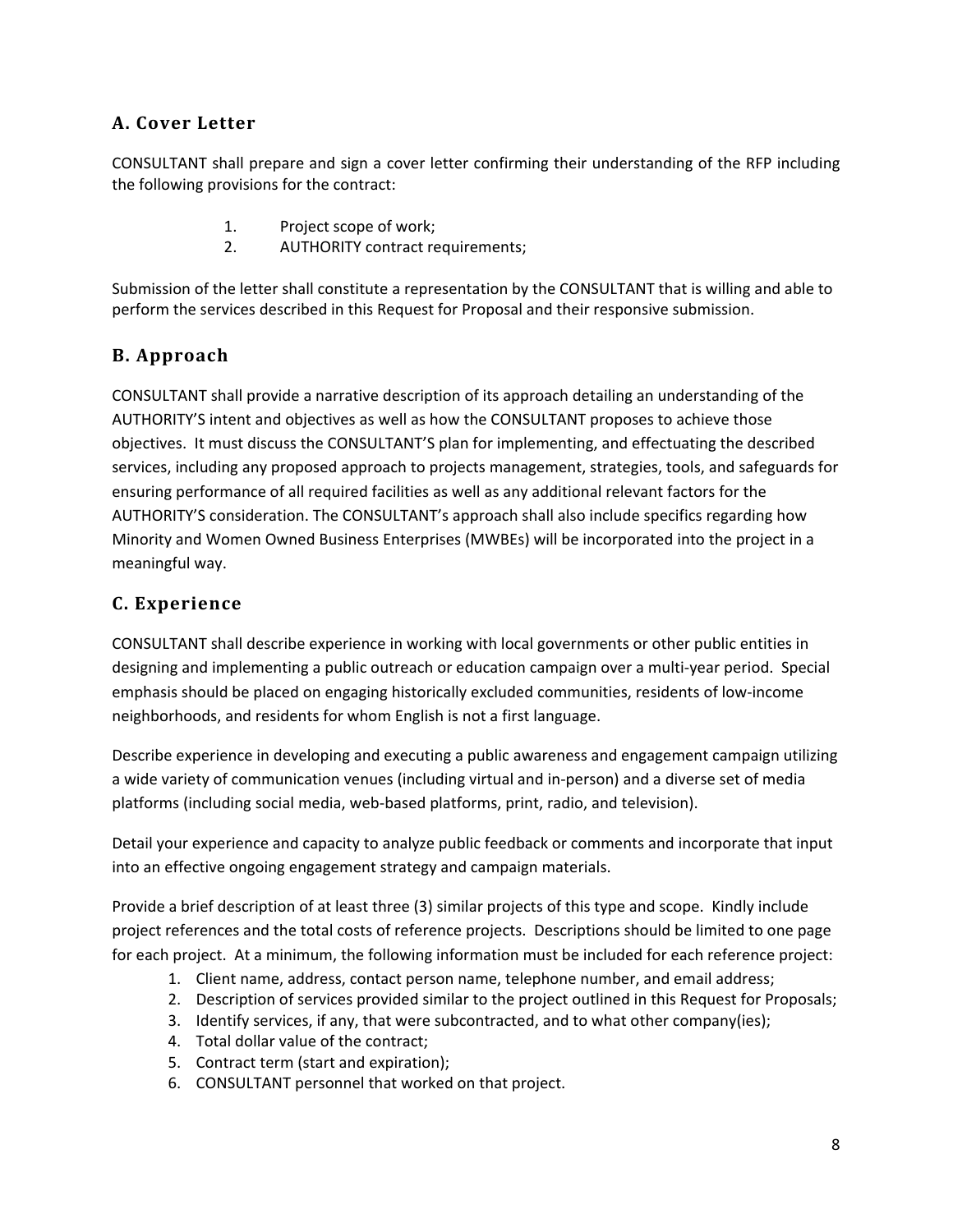The AUTHORITY may solicit relevant information concerning CONSULTANT record of past performance from previous clients, or any other available sources.

#### **D. Professional Team**

Present specific expertise and how the CONSULTANT'S proposal would best serve the AUTHORITY. Include a description of the proposed individuals that will perform the required tasks/scope of work for this project on the STAFFING WORKSHEET included with this RFP including:

- 1. Name of individual who will be assigned to this project
- 2. Education background/degrees
- 3. Area of expertise
- 4. Length of time individual has been with proposing company
- 5. Overall years of experience
- 6. Description of specific relevant experience
- 7. Role for projects resulting from this RFP
- 8. Anticipated percent of project time working on this RFP (total percent should sum to 100%)
- 9. Base location (local facility, as applicable)
- 10. Status as a City of Buffalo resident

Include brief resumes in appendix for all individuals listed in the STAFFING WORKSHEET table only. Please complete the attached EEO plan (Appendix B) for the anticipated project team.

#### **E. Company Profile**

CONSULTANT is required to prepare and submit a brief description of the CONSULTANT's firm, company, or corporation, which must include:

- 1. Name, mailing address, email address, telephone number, and fax number of the primary contact person for the firm;
- 2. A brief description of the firm, number of years in business, major markets served, company history, relevant operating segments, primary vision and strategy, number of employees, office locations, and any Joint Venture Partners;
- 3. Please complete the attached Appendix B: EEO Staffing Plan for the firm (Note: EEO Staffing Plan is also required for the project team);
- 4. List any current or anticipated commitments that may impact the project or use of the identified personnel proposed for this project;
- 5. Financial statement demonstrating the firm's financial capacity to undertake and complete the project;
- 6. State any potential conflicts of interest. Include any employment or other relationship your firm has with regulating agencies, local municipality, or any other entity, which may be perceived as a conflict of interest. Explain why any such conflicts of interest would not impact this project;
- 7. A copy of any resolution or some other form of authority, signed by a Chief Executive Officer, Corporate Secretary, or managing partners, which lists the specific officers who are authorized to execute agreements on behalf of the CONSULTANT.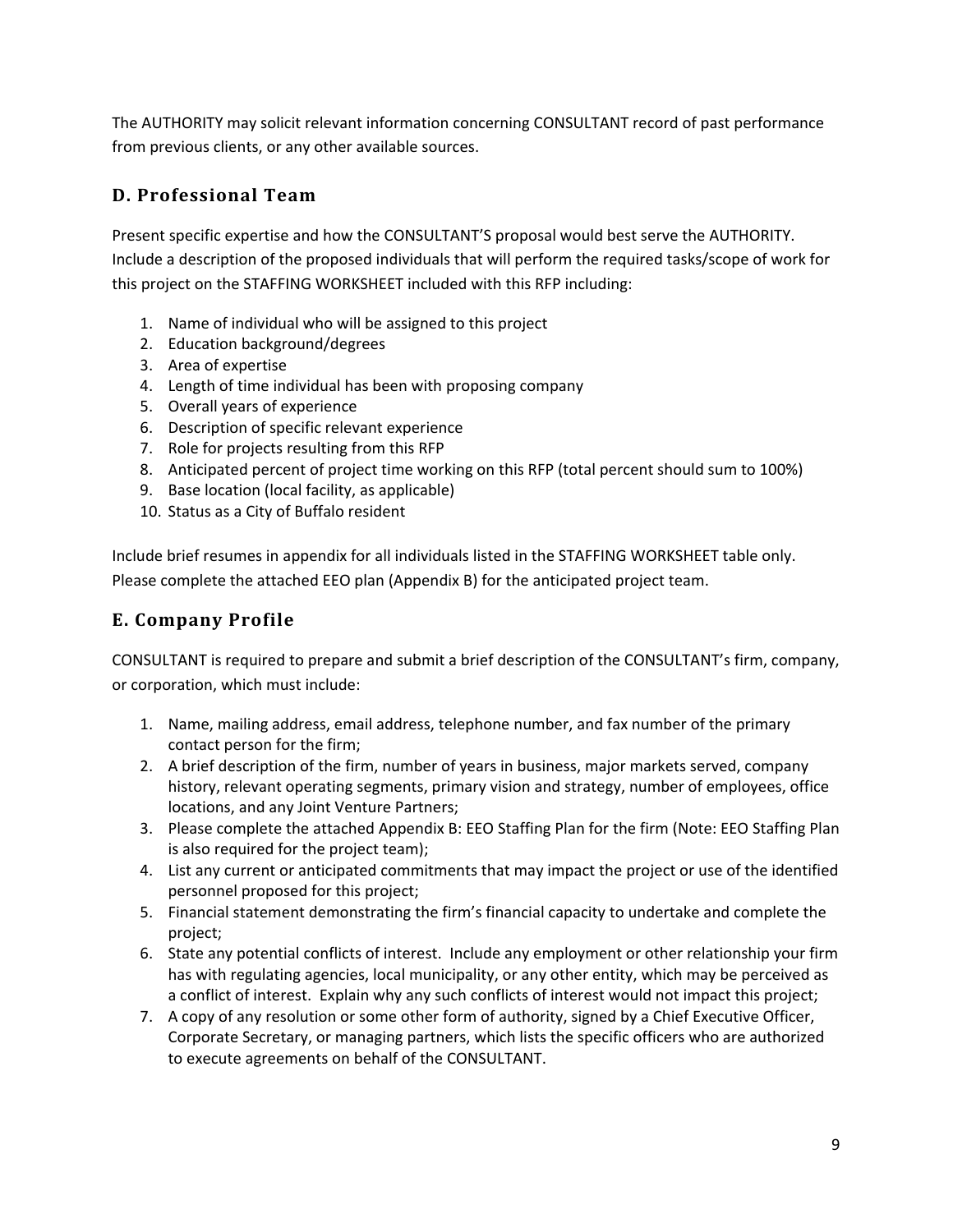# **V. EVALUATION AND SELECTION PROCESS**

The review and selection team will be assigned by the General Manager. Companies will be evaluated based upon their understanding, experience, and qualifications in performing the same or substantially similar services. Responses will be evaluated based on the material and substantiating evidence presented in the response to the RFP, and not on the basis of what is inferred. The review and selection team will consider, but may not be limited to, the following factors:

| <b>CRITERIA</b>                                         | <b>ESTIMATED WEIGHT</b> |
|---------------------------------------------------------|-------------------------|
| Demonstrated understanding of project requirements      | 10%                     |
| Technical and creative quality of proposed approach     | 15%                     |
| Experience with comparable projects                     | 20%                     |
| Professional team organization and expertise            | 15%                     |
| Minorities and Women as percentage of professional team | 30%                     |
| Company profile                                         | 10%                     |

The AUTHORITY reserves the right, in its sole discretion, to disqualify any CONSULTANT whose conduct and/or submission fails to conform to the requirements of this solicitation. Factors such as, but not limited to, evidence of collusion among respondents, attempts to improperly influence any member of the AUTHORITY, purposeful provision of false or inaccurate information; default under any type of agreement, and existence of any unresolved litigation or legal dispute may be considered.

Submissions which are incomplete and missing key components necessary to fully evaluate the submission may, at the sole discretion of the committee, be rejected from further consideration due to "non‐responsiveness" and rated non‐responsive. Submissions providing responses to all sections will be eligible for detailed analysis.

The AUTHORITY reserves the right, in its sole discretion, to make an award, with or without negotiation, under the solicitation in whole or in part, or no award at all; negotiate with the successful CONSULTANT within the scope of solicitation in the best interests of the AUTHORITY; subdivide or combine work; accomplish any task or undertaking of any operation or project utilizing its own work force; and utilize any and all ideas submitted.

# **VI. AUTHORITY'S RESERVATIONS OF RIGHTS**

Upon submission in response to this Request for Proposals, each CONSULTANT acknowledges and consents to the following conditions relative to the submission, review, and consideration of its submission:

1. All costs incurred by the CONSULTANT in connection with responding to this Request for Proposals and for participating in this procurement process shall be borne solely by the CONSULTANT.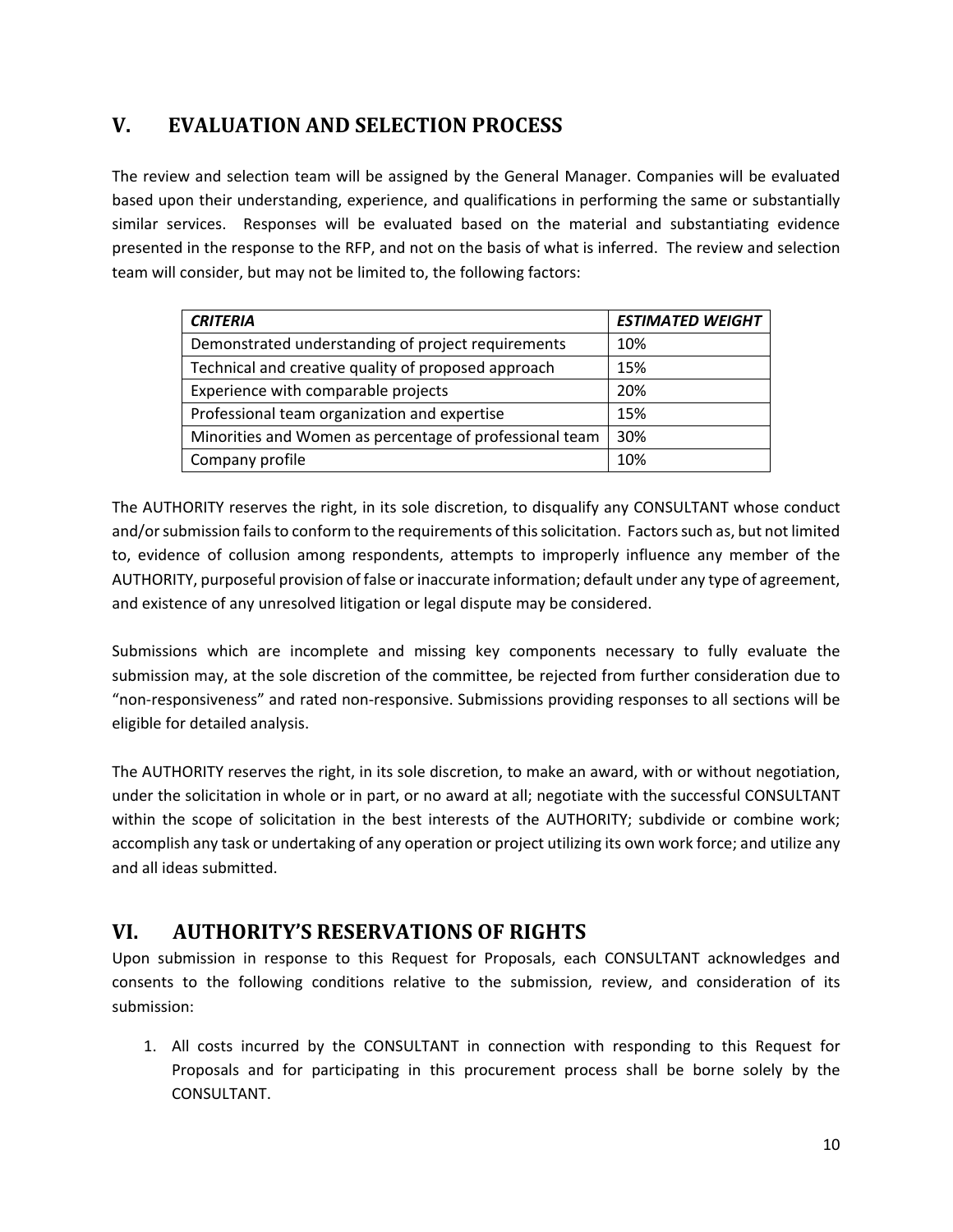- 2. The AUTHORITY reserves the right, in its sole discretion, to reject for any reason any and all responses or components thereof and to eliminate any and all CONSULTANTS responding to this Request for Proposals from further consideration for this procurement.
- 3. The AUTHORITY reserves the right, in its sole discretion, to reject any CONSULTANT that submits incomplete responses to this Request for Proposals, or a submission that is not responsive to the requirements of this Request for Proposals.
- 4. The AUTHORITY reserves the right, without prior notice, to supplement, amend, or otherwise modify this Request for Proposals, or otherwise request additional information.
- 5. All submissions in response to this Request for Proposals shall become the property of the AUTHORITY and will not be returned.
- 6. All submissions in response to this Request for Proposals shall constitute public records subject to public disclosure.
- 7. The AUTHORITY may request that CONSULTANTS personally attend or send representatives to the AUTHORITY for interviews and a demonstration of CONSULTANT's proposed services.
- **8.** Any and all submissions in response to this Request for Proposals that are not received by the AUTHORITY by **Friday, June 17, 2022, at 3:00 PM EST** shall be rejected and not subject to consideration.
- 9. Neither the AUTHORITY, nor its officers, officials nor employees shall be liable for any claims or damages resulting from the solicitation, preparation, or delivery of any submission(s) in response to this Request for Proposals.

The AUTHORITY reserves the unilateral right, in its sole discretion, to make determinations in the AUTHORITY's sole discretion and to accordingly exercise the following rights and options with regard to this Request for Proposals and the procurement process in order to obtain the most advantageous offer for the AUTHORITY:

- 1. To waive irregularities and/or minor non-compliance by any CONSULTANT with the requirements of this Request for Proposals;
- 2. To request clarification and/or further information from one or more CONSULTANTS after the submitted deadline for submissions without becoming obligated to offer the same opportunity to all CONSULTANTS;
- 3. To enter into negotiations with one or more CONSULTANTS without being obligated to negotiate with, or offer the same opportunity, to all CONSULTANTS;
- 4. To reject any or all submission or parts of submissions, to accept part or all of a submission or submissions on the basis of considerations and to create a project of lesser or greater scope and/or breadth than described in this Request for Proposals or the CONSULTANT's submission;
- 5. To determine that any submission received in response to this Request for Proposals complies or fails to comply with the terms set forth herein;
- 6. To determine whether any perceived or actual conflict of interests exists that would affect or impair the award of any contract arising from this Request for Proposals to any CONSULTANT(s);
- 7. To waive any technical non-conformance with the terms of this Request for Proposals;
- 8. To change or alter the schedule for any events called for in this Request for Proposals;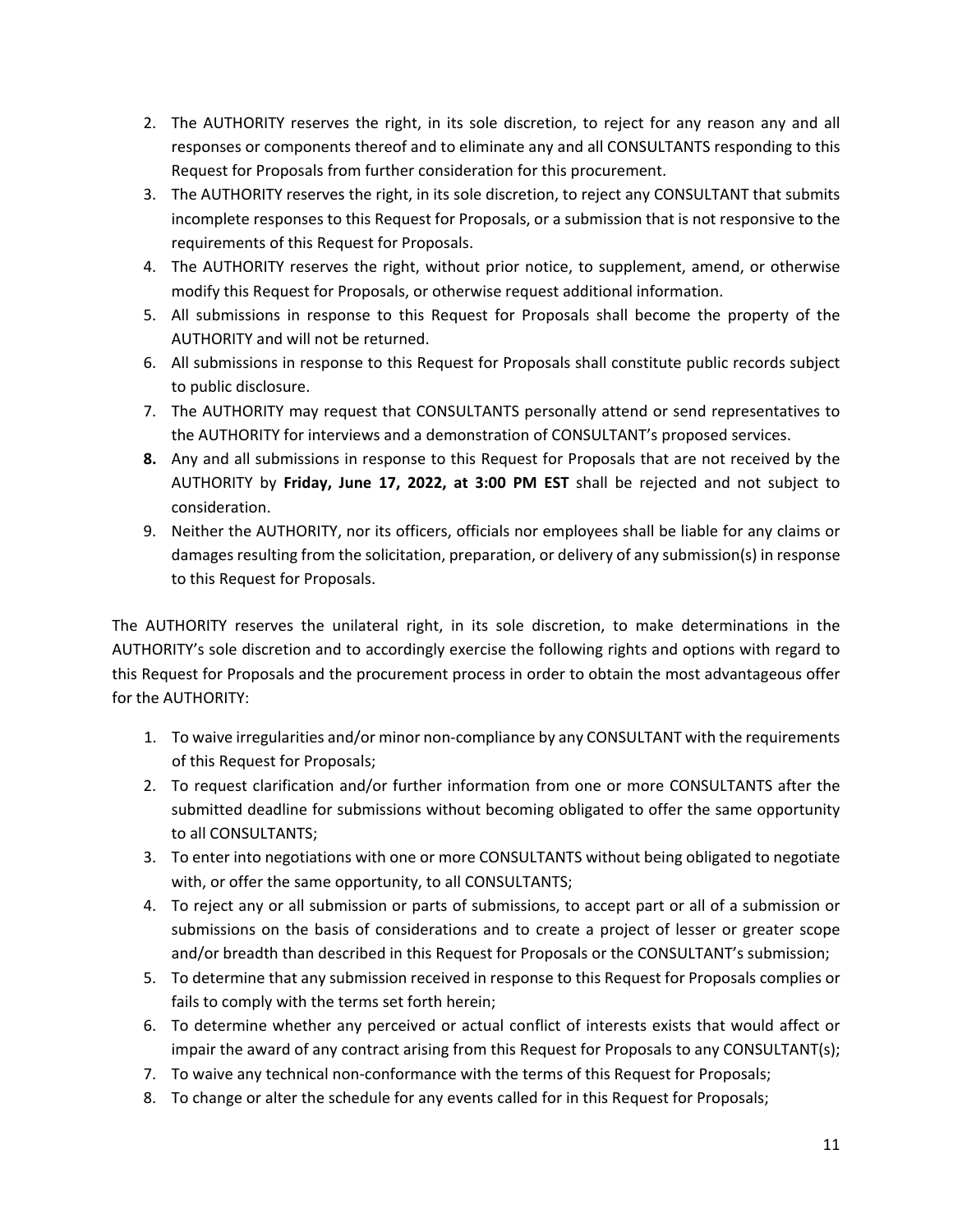- 9. To conduct investigations of any or all of the CONSULTANTS, as the AUTHORITY deems necessary or convenient, to clarify the information provided and to request additional information to support the information included in any submission;
- 10. To suspend or terminate the procurement process described in this Request for Proposals at any time. If terminated, the AUTHORITY shall have the unilateral right to determine to commence a new procurement process without any obligation to the CONSULTANT;
- 11. The AUTHORITY shall be under no obligation to complete all or any portion of the procurement process described in this Request for Proposals.

CONSULTANTS are advised to submit a complete offer as their submission. Any waiver, clarification or negotiation will not be considered an opportunity for CONSULTANTS to correct errors contained in their submission.

# **VII. CONTRACT REQUIREMENTS**

- 1. **FORMATION OF AGREEMENT/CONTRACT WITH SUCCESSFUL CONSULTANT**: The Contract to be negotiated as a result of this RFP and subsequent Request for Proposal(s) shall be by and between the CONSULTANT and the AUTHORITY and shall contain but shall not be limited to provisions included in this RFP.
- 2. **PROJECT DELIVERABLES:** It is understood and agreed that all drawings, specifications, records, data, and maps shall become property of the AUTHORITY. The CONSULTANT shall deliver such records to the AUTHORITY as it may request and upon payment of current amounts due under this Agreements. It is understood and agreed that all instruments of professional services developed under said Agreement including associated source code for applications and programming are the property of the AUTHORITY. The AUTHORITY reserves the right to modify, expand and adapt said instruments consistent with the intended design objectives. The CONSULTANT shall deliver such records to the AUTHORITY as it may request and upon payment of current amount due under this Agreement. It is further understood and agreed that existing technical data, pertaining to a specific assignment, shall be made available to the CONSULTANT by the AUTHORITY.
- 3. **INDEMNITY OF AUTHORITY:** The CONSULTANT shall and will indemnify and at all times save harmless the AUTHORITY and the CITY OF BUFFALO (CITY), their officers and employees from all claims, suits, actions, damages, losses and costs of every name and description to which the AUTHORITY or the CITY may be subjected or put by reason of injury to the person or property of another, or the property of the AUTHORITY of the CITY may be subjected to put by any reason of injury to the person or property of another, or the property of the AUTHORITY or the CITY resulting from the negligence or carelessness, active or passive of the CONSULTANT, or the joint negligence, active or passive, of the CONSULTANT and others, or their employees, agents or subcontractors, in the performance of any work under this contract. The provisions of this section shall survive the expiration of termination of this AGREEMENT; shall not be limited by reason of any insurance coverage provided hereunder or the limits of any insurance requirements; and shall be separate and independent of any other requirements of this contract.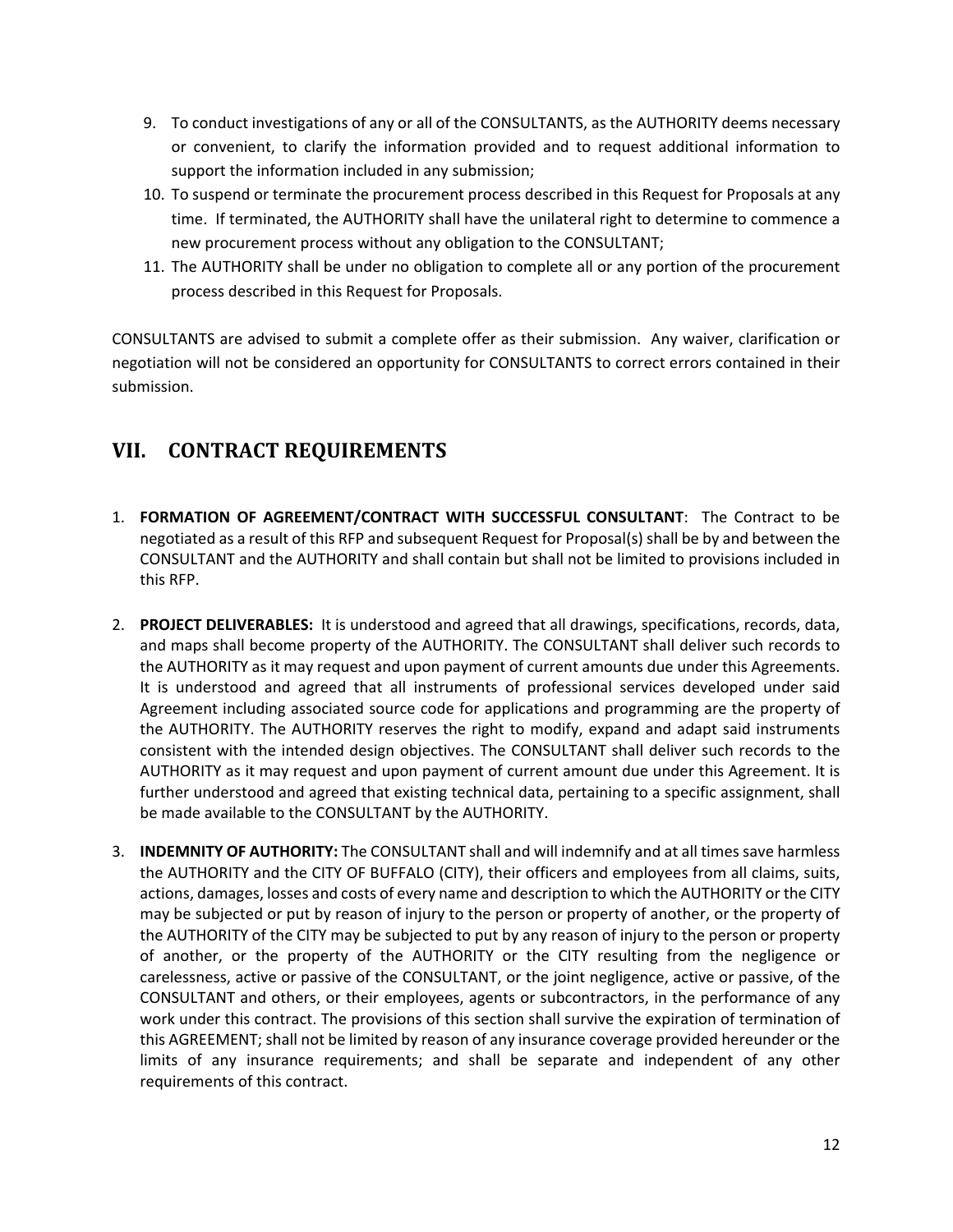The CONSULTANT shall and will indemnify and at all times save harmless the Authority against any and all loss and damage, claims and demands, costs and charges that may arise or accrue by reason of the adoption or use by the CONSULTANT of a patented article, device, or improvement, or by reason of the acceptance, adoption or use by the AUTHORITY of a patented article, device or improvement furnished or delivered by the CONSULTANT, and the CONSULTANT agrees not to adopt or make use of a patented article, device or improvement unless he shall first obtain the right and privilege so to do and also the right and privilege to the AUTHORITY to use such patented article, device, or improvement without infringing upon the rights of the patentee and without expenses to the AUTHORITY.

- 4. **ASSIGNMENT:** This Agreement contemplates the particular services of the CONSULTANT, and the CONSULTANT shall not assign, transfer or otherwise dispose of the contract, or his right, title and interest therein, to any person, firm or corporation, except that moneys due to the CONSULTANT and approved for payment by the AUTHORITY and the CITY may be assigned by him to any bank or financial institution which is rendering financial assistance to the CONSULTANT on this work.
- 5. **INSURANCE:** The CONSULTANT agrees to provide and maintain in full force and affect the following insurance. The CONSULTANT shall deliver to the AUTHORITY Certificates of Insurance, which shall provide thirty (30) days notice to be given to the AUTHORITY in event of a cancellation. The AUTHORITY and the CITY shall be named as additional insured's on the Comprehensive General Liability Insurance and excessliability insurance policy and on the automobile liability insurance policy as evidence thereof appropriate certificates of insurance shall be provided.
	- a. Comprehensive General Liability Insurance including Blanket Contractual, Broad Form Property Damage, Competed Operations, and Independent Contractor's Liability all applicable to Personal Injury, Bodily Injury and Property damage to a combined single limit of \$1,000,000 each occurrence subject to \$2,000,000 annual aggregate for Completed Operations and Personal Injury other than Bodily Injury.
	- b. Comprehensive Automobile Liability Insurance including owned, hired, and non‐owned automobiles, Bodily Injury and Property Damage to a combined single limit of \$2,000,000 each occurrence or \$1,000,000.00 if Excess/Umbrella Liability Insurance is in the amount of at least \$4,000,000.00. The certificate of insurance for automobile insurance coverage shall name the City of Buffalo and the Buffalo Sewer Authority as additional insured.
	- c. Excess/Umbrella Liability Insurance coverage in at least the amount of \$3,000,000.
	- d. Workers Compensation and Employers Liability Insurance in compliance with the applicable state and federal laws.
	- e. Architects and/or Engineers Professional Liability Insurance affording professional liability insurance coverage in at least the amount of \$2,000,000 each occurrence/claim, subject to \$2,000,000 annual aggregate.

Acceptability of Insurers**:** All of the successful CONSULTANT's insurance policies shall be written by insurance companies admitted in the State of New York and authorized to do business in the State of New York or otherwise acceptable to the AUTHORITY, City's Comptroller, and the Corporation Counsel in their sole respective discretion.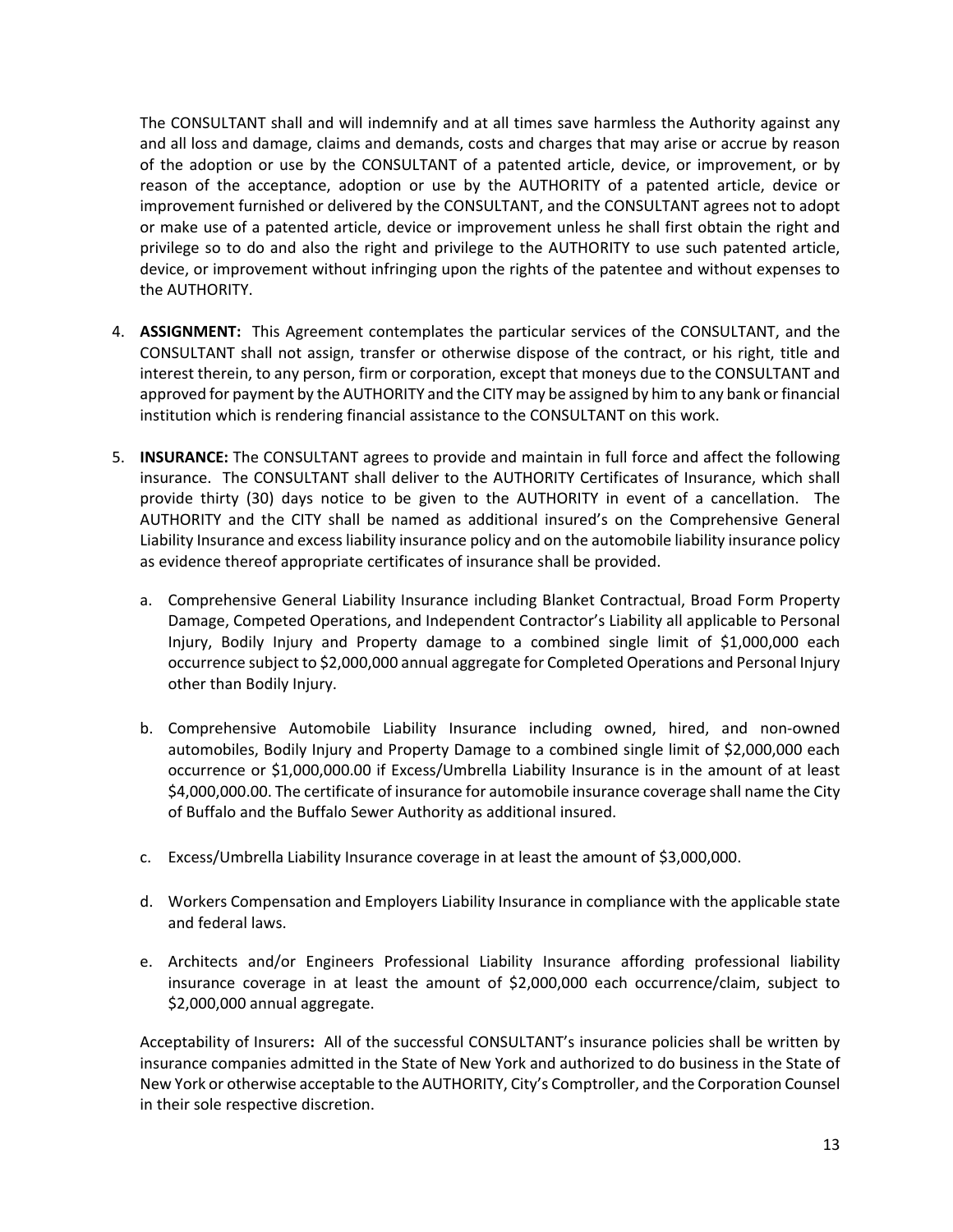- 6. **NON‐DISCRIMINATION**: The CONSULTANT shall not discriminate against any employee or applicant for employment because of race, color, creed, religion, ancestry, sex, national origin, affection and/or sexual orientation preference, disability, age, marital status, or status with regard to public assistance or as a disabled veteran or veteran of the Vietnam era. Such prohibition against discrimination shall include, but not be limited to, the following: employment, upgrading, demotion or transfer, recruitment or recruitment advertising, layoff or termination, rates of pay or other forms of compensation and selection for training, including apprenticeship.
- 7. **WORKFORCE DIVERSITY AND INCLUSION:** The AUTHORITY encourages our contracting partners to adopt business methods and models that foster and result in a diverse workforce. CONSULTANT shall provide a copy of their Equal Employment Opportunity Policy (EEO) and complete the provided Equal Employment Opportunity Staffing Plan. *The CONSULTANT shall use good faith efforts to achieve the utilization of minority group members, women, and other disadvantaged workforce members* consistent the City of Buffalo Code § 96-13 (F); Article 15A of NYS Executive Law; and federal Equal *Employment Opportunity and Disadvantaged Business Enterprise laws, where applicable.*
- 8. **CONTRACTING WITH MINORITY AND WOMEN BUSINESS ENTERPRISES (M/WBE):** The AUTHORITY requires the CONSULTANT to take affirmative steps to select certified small business enterprises, including minority and women business enterprise firms as subcontractors. The M/WBE goal for this project shall be 30% total to include a minimum of 5% MBE participation and 5% WBE participation. Consultant M/WBE must be certified by NYS and the Erie County/City of Buffalo Joint Certification Committee.
	- a. The AUTHORITY and CONSULTANT will take all necessary affirmative steps to assure that minority and women business enterprises are used when possible.
	- b. Affirmative steps shall include:
		- i. Placing qualified small minority businesses and women business enterprises on solicitation lists;
		- ii. Assuring that small minority businesses, and women business enterprises are solicited whenever they are potential sources;
		- iii. Dividing total requirements, when economically feasible, into smaller tasks or quantities to permit maximum participation by small minority business, and women's business enterprises;
		- iv. Establishing delivery schedules, where the requirement permits, which encourage participation by small and minority business, and women's business enterprises.

The CONSULTANT may be asked to provide an affirmation of the above as well as a MWBE Utilization Plan for each specific project proposal to be undertaken under the term agreement.

9. **FIRST SOURCE:** In support of City of Buffalo Code § 96‐17, the selected Consultant agrees that (i) in the hiring of any employees, subcontractor(s), or person(s) acting on behalf of the subcontractor, preference shall first be given to qualified persons who have resided in the City of Buffalo for at least six (6) consecutive months immediately prior to the commencement of their employment for the performance of work and (ii)the Consultant and any subcontractor(s) will work towards ensuring a minimum residency goal of 30% of workforce to include qualified residents in the City of Buffalo.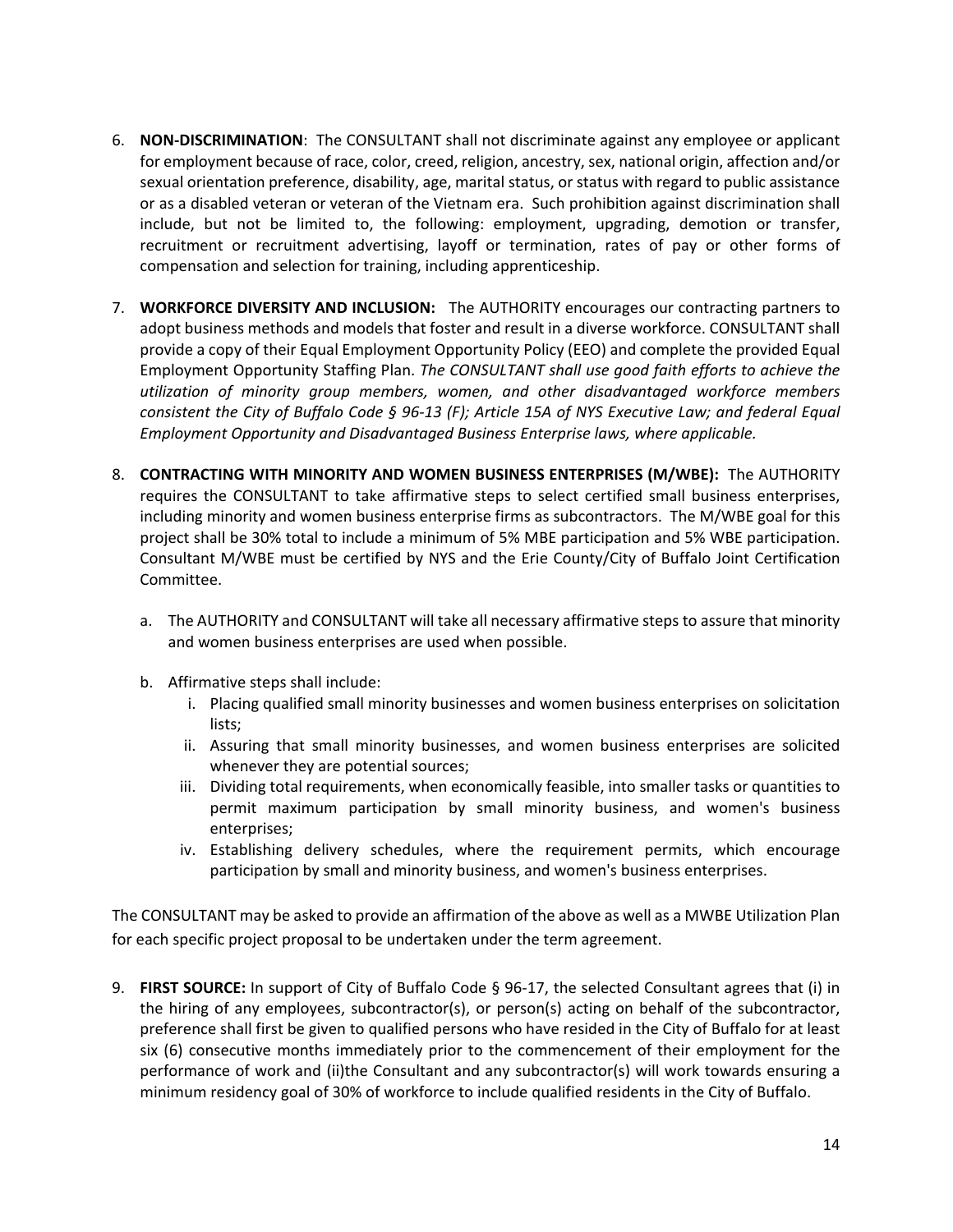- 10. **PUBLICATIONS:** CONSULTANT shall not make any news/press release, announcements, presentations, publication, or award application pertaining to this Agreement or the Services, or anything contained or referenced herein, without prior written approval from the Authority. Any promotion pertaining to the Services of this Agreement may only be made in coordination with the Authority. Unless otherwise directed in writing, the Authority name and logo shall be prominently featured on all work products and promotional materials, printed and/or electronic. Unless otherwise directed in writing, CONSULTANT'S name and logo shall be subservient to the Authority's recognition and labeled as "prepared by" on all work products and promotional materials, printed and/or electronic.
- 11. **FREEDOM OF INFORMATION LAW:** The AUTHORITY is subject to the provisions of Article 6 Section 89 of New York State Public Officer's Law, entitled the Freedom of Information Law. All submissions, in their entirety, submitted in response to this Request for Proposals shall constitute a record subject to public disclosure pursuant to the Freedom of Information Law. It is the sole responsibility of each CONSULTANT to this Request for Proposals to identify those portions deemed to constitute a "trade secret" or proprietary information of the commercial enterprise. Any such information shall be clearly marked "CONFIDENTIAL". The phrase trade secret is more extensively defined to include a formula, process, device, or compilation of information used in one's business which confers a competitive advantage over those in similar businesses who do not know it or use it. The subject of the trade secret must not be of public knowledge or of a general knowledge in the trade or business. A corresponding letter, on company letterhead, must be provided describing the factors and extent to which the disclosure of the "CONFIDENTIAL" information would cause substantial injury to the competitive position of the commercial enterprise. The entire submission shall not be marked "CONFIDENTIAL". Any portion of the proposal that is not clearly identified as "CONFIDENTIAL" may be disclosed pursuant to the Freedom of Information Law. Further, marking a portion of the submission "CONFIDENTIAL" is no assurance that the AUTHORITY will not be directed to nonetheless release the information/documentation so marked. THE AUTHORITY DOES NOT ASSUME ANY RESPONSIBILITY WHATSOEVER TO ANY CONSULTANT IN THE DISCLOSURE OF RECORDS PURSUANT TO THE FREEDOM OF INFORMATION LAW, COURT ORDER, OR ANY OTHER METHOD OF DISCLOSURE PROVIDED FOR UNDER THE LAW
- 12. **SRF REQUIREMENTS:** CONSULTANTS must comply with the non‐construction contract terms mandated by the New York State Clean Water State Revolving Fund program, administered by the New York State Environmental Facilities Corporation. The Authority may seek funding from the New York State Environmental Facilities Corporation (EFC) for both the design and construction of these structures and the consultant's submission shall reflect EFC requirements including, but not limited to, those regarding EEO, MWBE, and American Steel, and Federal Disadvantaged Business Enterprise Regulations. The complete Bid Packet for Non‐construction Contracts is available online at https://www.efc.ny.gov/default.aspx?tabid=465. You are hereby notified that in addition to the MWBE participation goal required by EFC, the Authority has a minimum 5% participation goal for MBEs, a minimum 5% participation goal for WBEs, and a minimum combined 30% participation goal for M/WBEs.
- 13. **GENERAL COMPLIANCE:** The successful CONSULTANT agrees to comply with all applicable Federal, State, and local laws and regulations governing the services to be solicited under this Request for Proposals.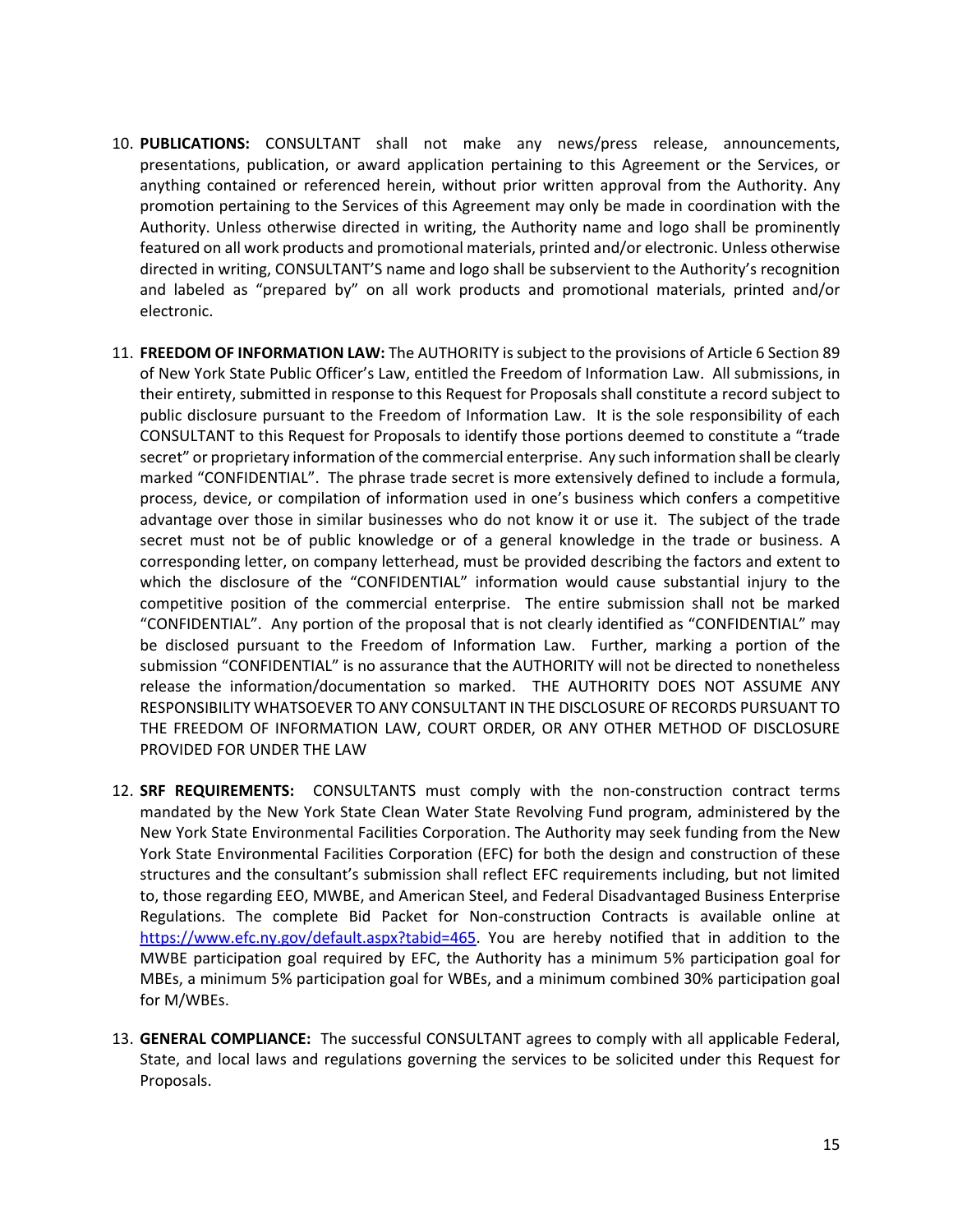#### **APPENDIX A: STAFFING WORKSHEET**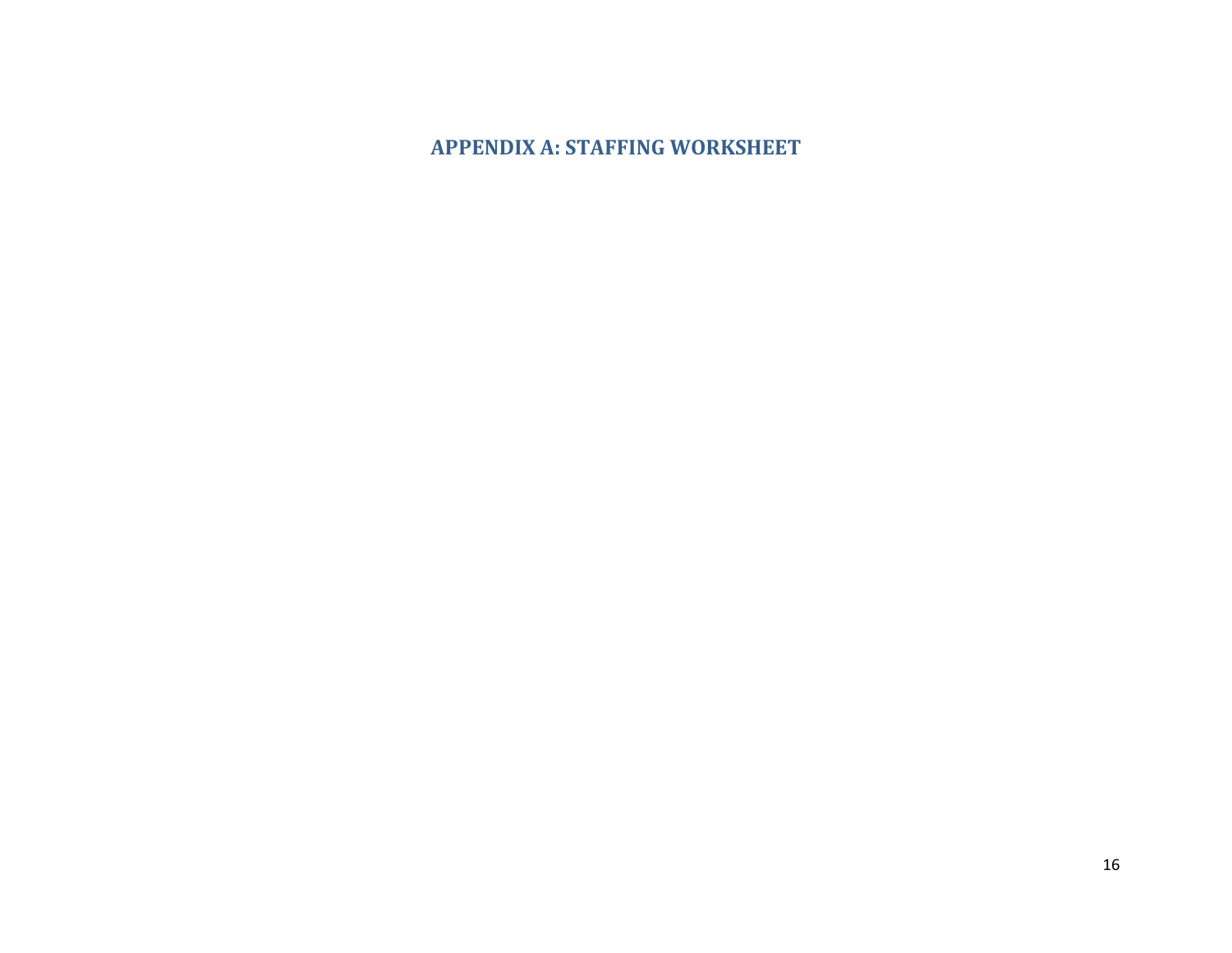### **STAFFING WORKSHEET**

| Name | <b>Degree</b> | License/<br><b>Certifications</b> | Area Of<br><b>Expertise</b> | Length Of<br><b>Time with</b><br>Proposing<br>Company | <b>Overall Years</b><br>of Experience | Role for Projects Resulting From RFP | <b>Anticipated % of Project</b><br><b>Time Working on Projects</b><br>from This RFP | Base<br>Location | City<br>Resident<br>(Y/N) |
|------|---------------|-----------------------------------|-----------------------------|-------------------------------------------------------|---------------------------------------|--------------------------------------|-------------------------------------------------------------------------------------|------------------|---------------------------|
|      |               |                                   |                             |                                                       |                                       |                                      |                                                                                     |                  |                           |
|      |               |                                   |                             |                                                       |                                       |                                      |                                                                                     |                  |                           |
|      |               |                                   |                             |                                                       |                                       |                                      |                                                                                     |                  |                           |
|      |               |                                   |                             |                                                       |                                       |                                      |                                                                                     |                  |                           |
|      |               |                                   |                             |                                                       |                                       |                                      |                                                                                     |                  |                           |
|      |               |                                   |                             |                                                       |                                       |                                      |                                                                                     |                  |                           |
|      |               |                                   |                             |                                                       |                                       |                                      |                                                                                     |                  |                           |

**Total project time: 100%**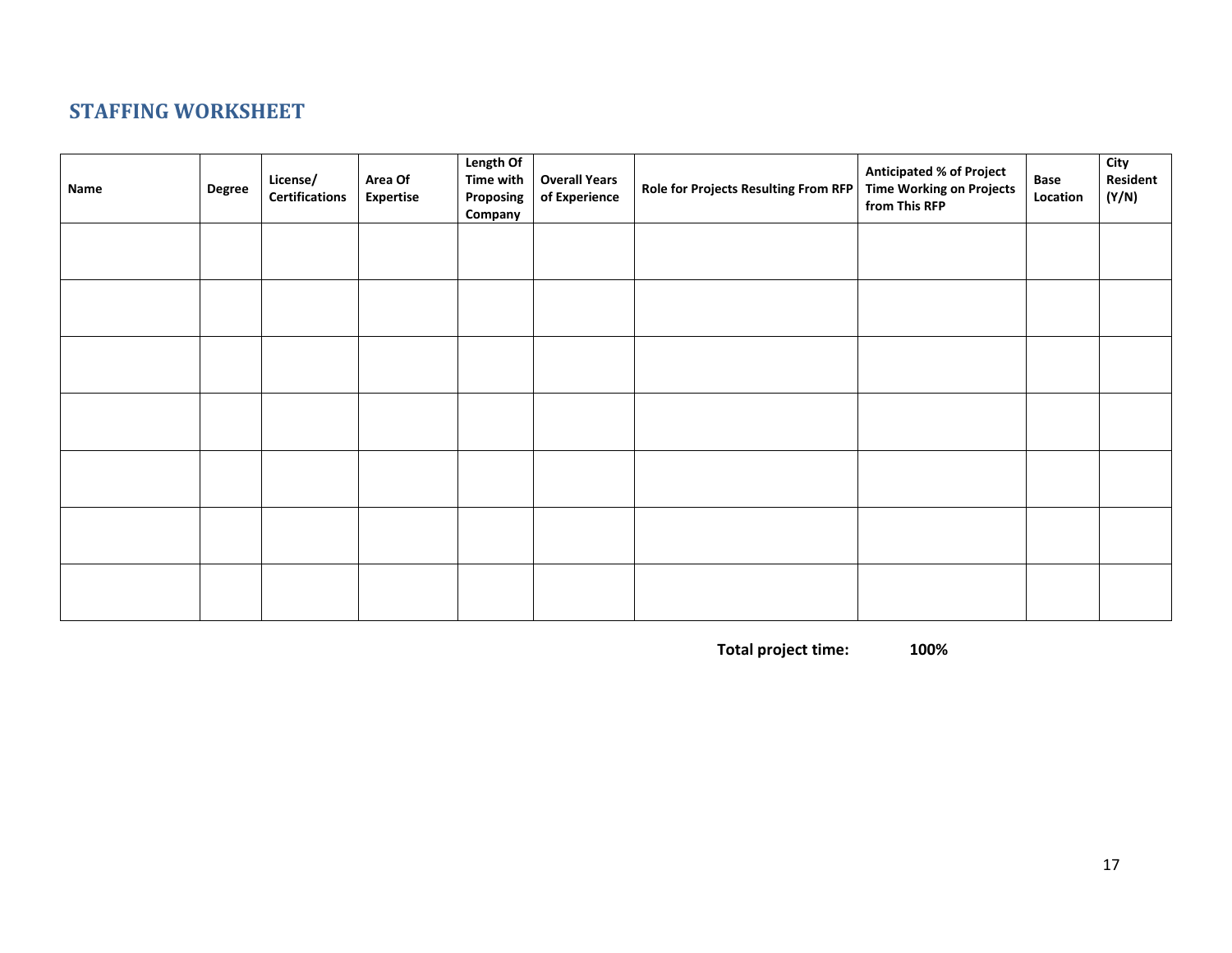#### **APPENDIX B: BUFFALO SEWER AUTHORITY DIVERSITY FORMS**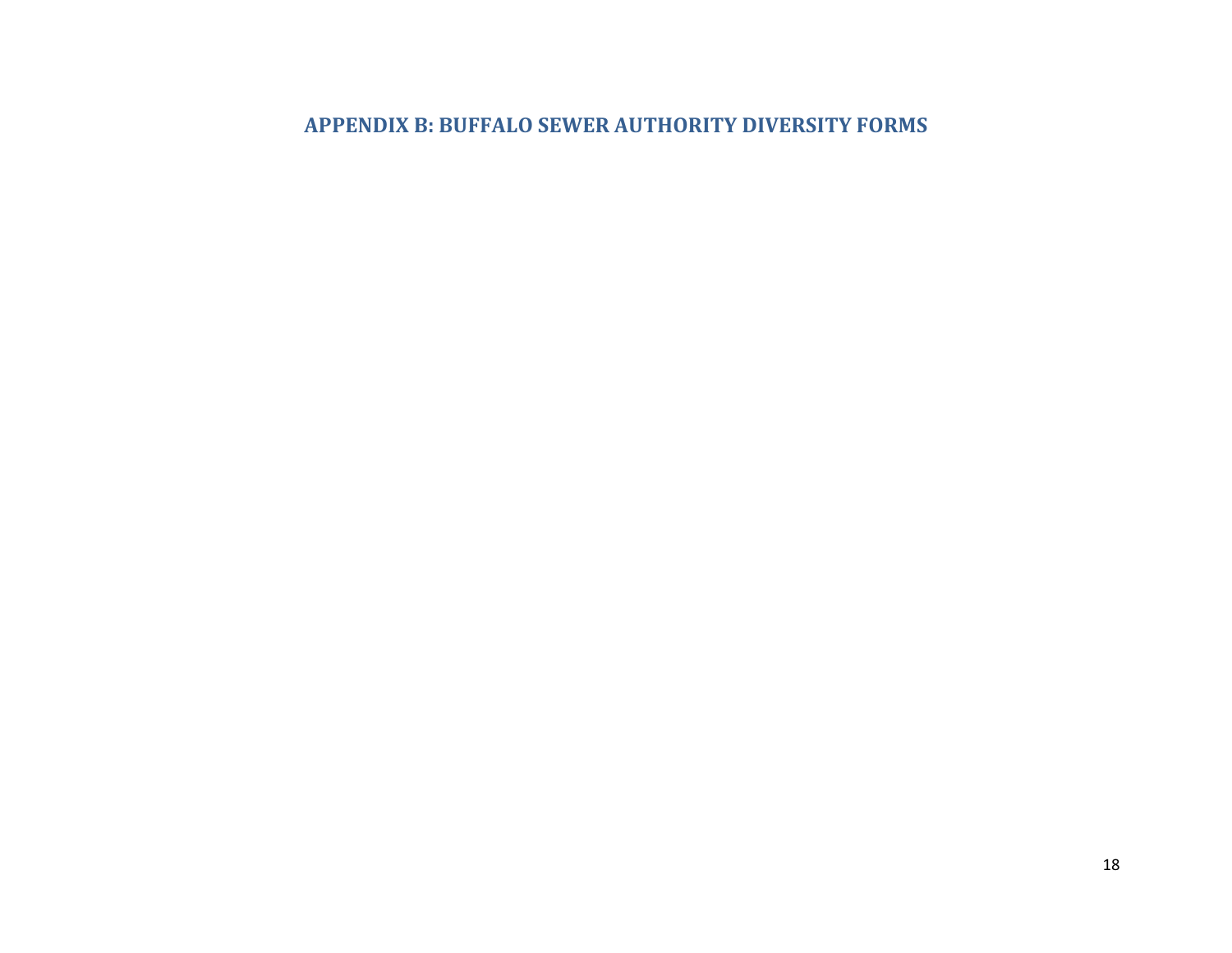# Buffalo Sewer Authority Equal Employment Opportunity Staffing Plan

| $\Box$ PRIME $\Box$ SUB Contractor Name: | Project |
|------------------------------------------|---------|
| <b>Contractor Address</b>                |         |
| Email:                                   | Phone:  |

This report includes contractor's:  $\Box$  work force to be utilized on this project  $\Box$  total work force

#### Enter the total number of employees for each classification

| <b>Job Category</b>                         | Total<br>Work<br>Force | Work Force<br>by Gender |               | White |    | <b>Black</b> |                      | Hispanic |    | Asian &<br>Pacific<br>Islander |    | Native<br>American |    | Total<br>Minority |   | Disabled |    | Veteran |    | City<br>Resident |  |
|---------------------------------------------|------------------------|-------------------------|---------------|-------|----|--------------|----------------------|----------|----|--------------------------------|----|--------------------|----|-------------------|---|----------|----|---------|----|------------------|--|
|                                             |                        | Male<br>(M)             | Female<br>(F) | M     | F. | M            | F                    | M        | F. | M                              | F. | M                  | F. | M                 | F | M        | F. | M       | F. | M                |  |
| <b>Board Member</b>                         |                        |                         |               |       |    |              |                      |          |    |                                |    |                    |    |                   |   |          |    |         |    |                  |  |
| Executive/Senior Level Officials & Managers |                        |                         |               |       |    |              |                      |          |    |                                |    |                    |    |                   |   |          |    |         |    |                  |  |
| Mid-Level Officials and Managers            |                        |                         |               |       |    |              |                      |          |    |                                |    |                    |    |                   |   |          |    |         |    |                  |  |
| <b>Licensed Professionals</b>               |                        |                         |               |       |    |              |                      |          |    |                                |    |                    |    |                   |   |          |    |         |    |                  |  |
| <b>Technicians</b>                          |                        |                         |               |       |    |              |                      |          |    |                                |    |                    |    |                   |   |          |    |         |    |                  |  |
| Sales Workers                               |                        |                         |               |       |    |              |                      |          |    |                                |    |                    |    |                   |   |          |    |         |    |                  |  |
| Skilled Craftsmen                           |                        |                         |               |       |    |              |                      |          |    |                                |    |                    |    |                   |   |          |    |         |    |                  |  |
| <b>Operatives Semi-Skilled</b>              |                        |                         |               |       |    |              |                      |          |    |                                |    |                    |    |                   |   |          |    |         |    |                  |  |
| Laborers and Helpers                        |                        |                         |               |       |    |              |                      |          |    |                                |    |                    |    |                   |   |          |    |         |    |                  |  |
| Service Workers                             |                        |                         |               |       |    |              |                      |          |    |                                |    |                    |    |                   |   |          |    |         |    |                  |  |
| Administrative support/clerical workers     |                        |                         |               |       |    |              |                      |          |    |                                |    |                    |    |                   |   |          |    |         |    |                  |  |
| <b>TOTALS</b>                               |                        |                         |               |       |    |              |                      |          |    |                                |    |                    |    |                   |   |          |    |         |    |                  |  |
| PREPARED BY (Signature):                    |                        |                         |               |       |    |              | Telephone #:<br>Date |          |    |                                |    |                    |    |                   |   |          |    |         |    |                  |  |
| Name and Title (Print or Type):             |                        |                         |               |       |    | Email:       |                      |          |    |                                |    |                    |    |                   |   |          |    |         |    |                  |  |